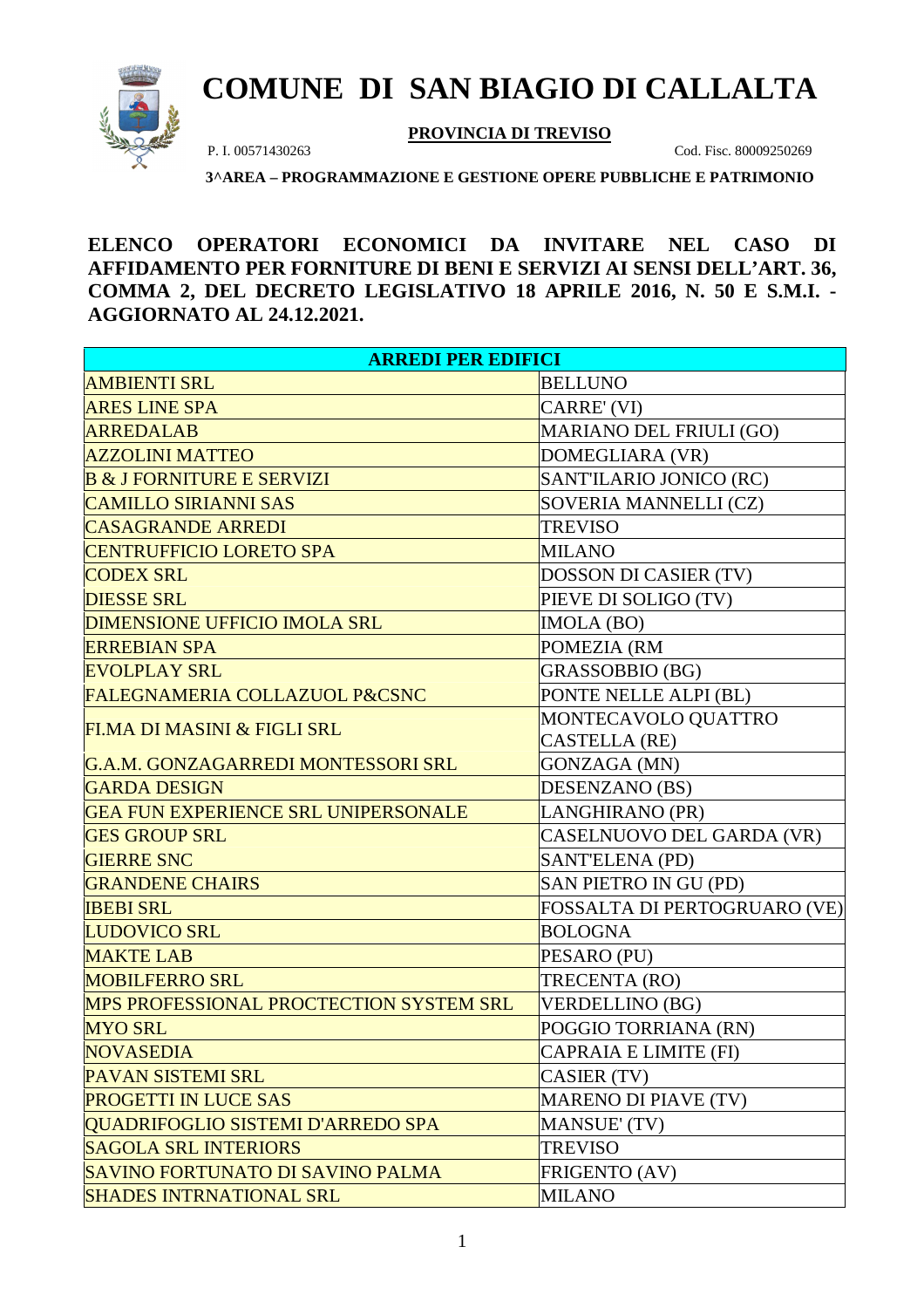| <b>SME SPA</b>        | CESSALTO (TV)          |
|-----------------------|------------------------|
| <b>SOEMA SRL</b>      | <b>RECANATI</b> (MC)   |
| <b>TALIN SPA</b>      | CORNEDO VICENTINO (VI) |
| <b>TIEFFE SRL</b>     | MONTEBELLUNA (TV)      |
| <b>VASTARREDO SRL</b> | $VASTO$ (CH)           |

| <b>ARREDI URBANI</b>                               |                                         |
|----------------------------------------------------|-----------------------------------------|
| <b>ABS SRL</b>                                     | ALLEGHE (BL)                            |
| <b>AESYS SPA</b>                                   | <b>BRUSAPORTO (BG)</b>                  |
| <b>ALFA SRL</b>                                    | <b>MASER (TV)</b>                       |
| <b>AMBIENTI SRL</b>                                | <b>BELLUNO</b>                          |
| <b>ARREDO PARK SRL</b>                             | <b>VERONA</b>                           |
| <b>AZZOLINI MATTEO</b>                             | DOMEGLIARA (VR)                         |
| <b>BELLITALIA SRL</b>                              | PONTE NELLE ALPI (BL)                   |
| <b>BENITO ARREDO URBANO SRL</b>                    | <b>MILANO</b>                           |
| <b>CITY DESIGN S.P.A.</b>                          | CASTELMINIO DI RESANA (TV)              |
| <b>CITYSì SRL</b>                                  | <b>BARI</b>                             |
| <b>CONSORZIO FORESTALE LEGNO LOCALE</b>            | <b>CALTRANO (VI)</b>                    |
| <b>CORTEC SRL</b>                                  | ASOLO (TV)                              |
| <b>COSTRUZIONI MECCANICHE PROVERA SRL</b>          | TERRUGGIA (AL)                          |
| <b>DELTA PARCHI DI PEDRETTI RICCARDO</b>           | PIAN CAMUNO (BS)                        |
| <b>DIEFFE ARREDO URBANO SRL</b>                    | PESCHIERA BORROMEO (MI)                 |
|                                                    | <b>MILANO</b>                           |
| <b>DIMCAR SRL</b>                                  | <b>UGENTO</b> (LE)                      |
| <b>DIMENSIONE UFFICIO IMOLA SRL</b>                | IMOLA (BO)                              |
| <b>DIMO GROUP SRL</b>                              | RACALE (LE)                             |
| ECORAPPRESENTANZE DI DE LUCCA M. E PAVAN<br>C. SNC | ODERZO (TV)                             |
| <b>ECOTRAFFIC SRL</b>                              | <b>GUIDIZZOLO (MN) MERCALLO</b><br>(VA) |
| <b>EDIL CENTRO SRL</b>                             | PIOVENE ROCCHETTE (VI)                  |
| <b>ELUX SRL</b>                                    | <b>APRILIA (LT)</b>                     |
| <b>EUROFORM K. WINKLER SRL</b>                     | <b>CAMPO TURES (BZ)</b>                 |
| <b>EVOLPLAY SRL</b>                                | GRASSOBBIO (BG)                         |
|                                                    | ARSEGO DI SAN GIORGIO DELLE             |
| <b>FERRINOX SRL</b>                                | PERTICHE (PD)                           |
| <b>FESTOPOLIS SRL</b>                              | DOGLIOLA (CH)                           |
| FI.MA DI MASINI & FIGLI SRL                        | MONTECAVOLO QUATTRO                     |
|                                                    | <b>CASTELLA</b> (RE)                    |
| <b>FLY SRL</b>                                     | CASTELFRANCO VENETO (TV)                |
| <b>FV GROUP FONDERIE VITERBESI SRL</b>             | GIOVE (TR)                              |
| <b>GARDA DESIGN</b>                                | DESENZANO (BS)                          |
| <b>GOTTARDO SRL</b>                                | CAMPODARSEGO (PD)                       |
| <b>GRADIM GIOCHI SAS</b>                           | <b>UGENTO</b> (LE)                      |
| <b>GREEN ARREDA</b>                                | VASTO (CH)                              |
| <b>GREEN FORNITURE SRL</b>                         | <b>MONSELICE (PD)</b>                   |
| <b>HOLZHOFF SRL</b>                                | MEZZOLOMBARDO (TN)                      |
| <b>IVAN DONATI</b>                                 | <b>CONEGLIANO (TV)</b>                  |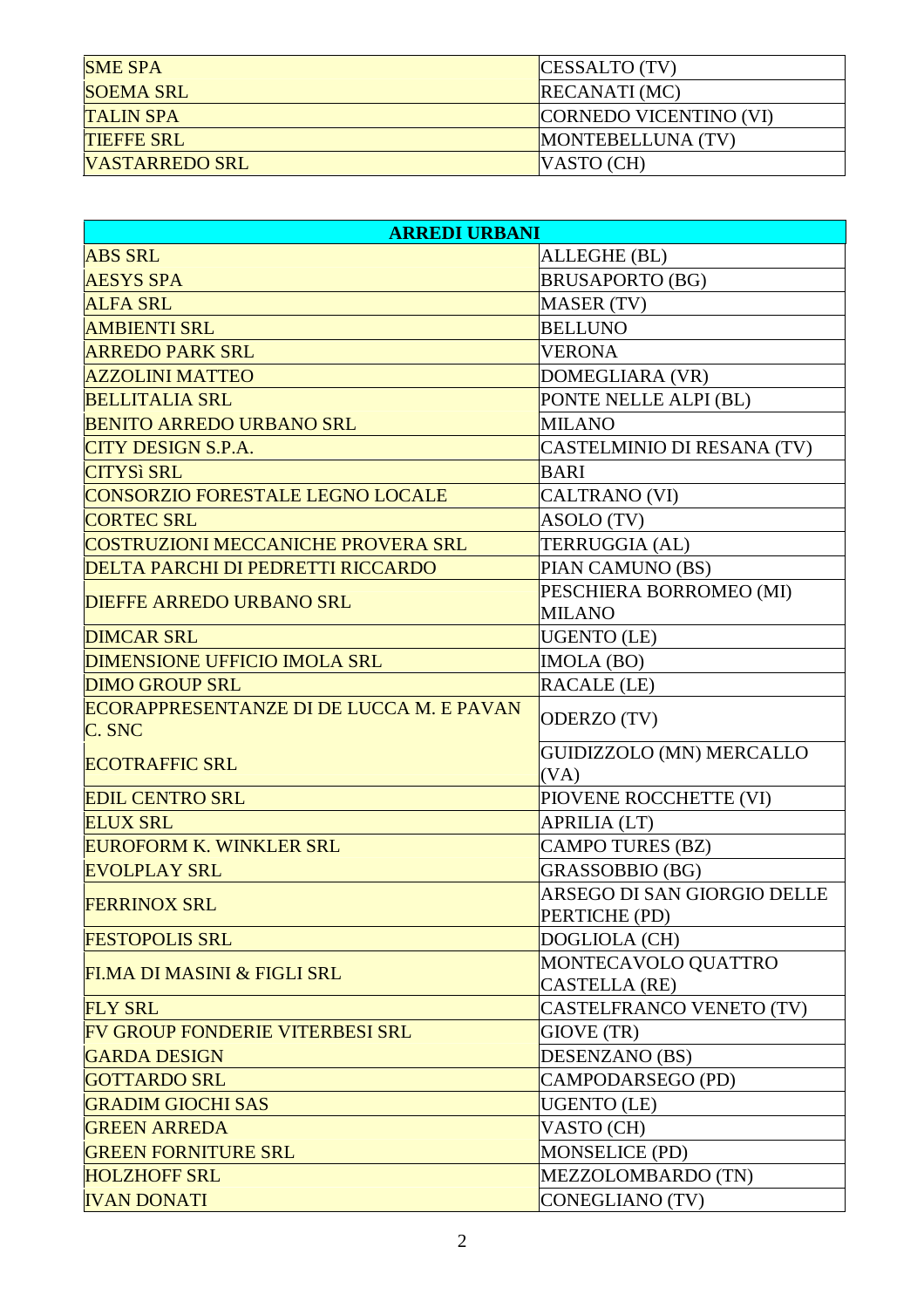| <b>KOMPAN ITALIA SRL</b>                       | <b>MILANO</b>                     |
|------------------------------------------------|-----------------------------------|
| <b>KONSUM SRL</b>                              | <b>CORNUDA (TV)</b>               |
| <b>LAZZARI SRL</b>                             | MAGLIE (LE)                       |
| <b>MACAGI SRL</b>                              | CINGOLO (MC)                      |
| <b>MANUTAN</b>                                 | <b>CINISELLO BALSAMO (MI)</b>     |
| <b>METALCO GROUP SRL</b>                       | CASTELMINIO DI RESANA (TV)        |
| <b>NON SOLO ARREDO</b>                         | CASALSERUGO (PD)                  |
| <b>NUOVA SISOV SRL</b>                         | PIEVE DEL GRAPPA (TV)             |
| <b>PFACTOR SRL</b>                             | <b>MONASTIER (TV)</b>             |
| PM MODIFICHE SRL MY FUN                        | ROSA' (VI)                        |
| POZZA 1865 SRL                                 | <b>SAN QUIRICO (VI)</b>           |
| <b>PRECO SYSTEM SRL</b>                        | <b>GEMONA DEL FRIULI (UD)</b>     |
| <b>PROGETTI IN LUCE SAS</b>                    | <b>MARENO DI PIAVE (TV)</b>       |
| <b>PROLUDIC SRL</b>                            | CASTELNUOVO SCRIVIA (AL)          |
| PUBBLIFEST ALLESTIMENTI SOC. COOP.A.R.L.       | <b>FORLI'</b>                     |
| <b>RENDIFER SNC DI VIRGILIO RONDI &amp; C.</b> | NEMBRO (BG)                       |
| <b>ROCKOLORS</b>                               | CAGLI (PU)                        |
| <b>SEBERG SRL</b>                              | <b>CURNO</b> (BG)                 |
| <b>SEGNALETICA CILIENSE SRLS</b>               | TORRE DI MOSTO (VE)               |
| <b>SI.SE SISTEMI SEGNALETICI SPA</b>           | <b>CASTIGLIONE DELLE STIVIERE</b> |
|                                                | (MN)                              |
| <b>SPAZIO VERDE INTERNATIONAL SRL</b>          | ALBIGNASEGO (PD)                  |
| <b>STAC GROUP SRL</b>                          | <b>ROVERETO (TN)</b>              |
| <b>SUMUS ITALIA SRL</b>                        | CARMIGNANO DI BRENTA (PD)         |
| T.E.S. SPA                                     | <b>VEDELAGO (TV)</b>              |
| T.L.F.                                         | CORSALONE (AR)                    |
| <b>TAGLIAPIETRA SRL</b>                        | <b>BASILIANO (UD)</b>             |
| <b>TOFFOLI GIOCHI</b>                          | <b>SUSEGANA (TV)</b>              |
| <b>VASTARREDO SRL</b>                          | VASTO (CH)                        |

| <b>ASCENSORI</b>                         |                          |
|------------------------------------------|--------------------------|
| <b>CARRARO ASCENSORI SRL</b>             | VILLORBA (TV)            |
| <b>CIMA IMPIANTI SRL</b>                 | <b>TREVISO</b>           |
| ELMA S.P.A.                              | FLERO (BS)               |
| <b>I.A.C.E. SRL</b>                      | <b>PADOVA</b>            |
| <b>IMAR ASCENSORI SAS</b>                | <b>TREVISO</b>           |
| OFFICINE ZILIO SAS DI ZILIO ARMANDO & C. | <b>RONCADE</b> (TV)      |
| <b>RIAM ASCENSORI SRL</b>                | VERONA e JESOLO e MESTRE |

| <b>CIMITERI</b>                         |                        |
|-----------------------------------------|------------------------|
| <b>ALTERNATIVA AMBIENTE SOC COOP</b>    | CARBONERA (TV)         |
| <b>ARGEMA SRL</b>                       | FERRARA                |
| <b>AURORA SOC. COOP.</b>                | CHIOGGIA (VE)          |
| CVS COMPAGNIA VENETA SERVIZI SOC. COOP. | CHIOGGIA (VE)          |
|                                         | CAMPONOGARA (VE)       |
| <b>FEDA SRL</b>                         | <b>TERNI</b>           |
| <b>FRATELLI STANGHERLIN SRL</b>         | CASTELFRANCO V.TO (TV) |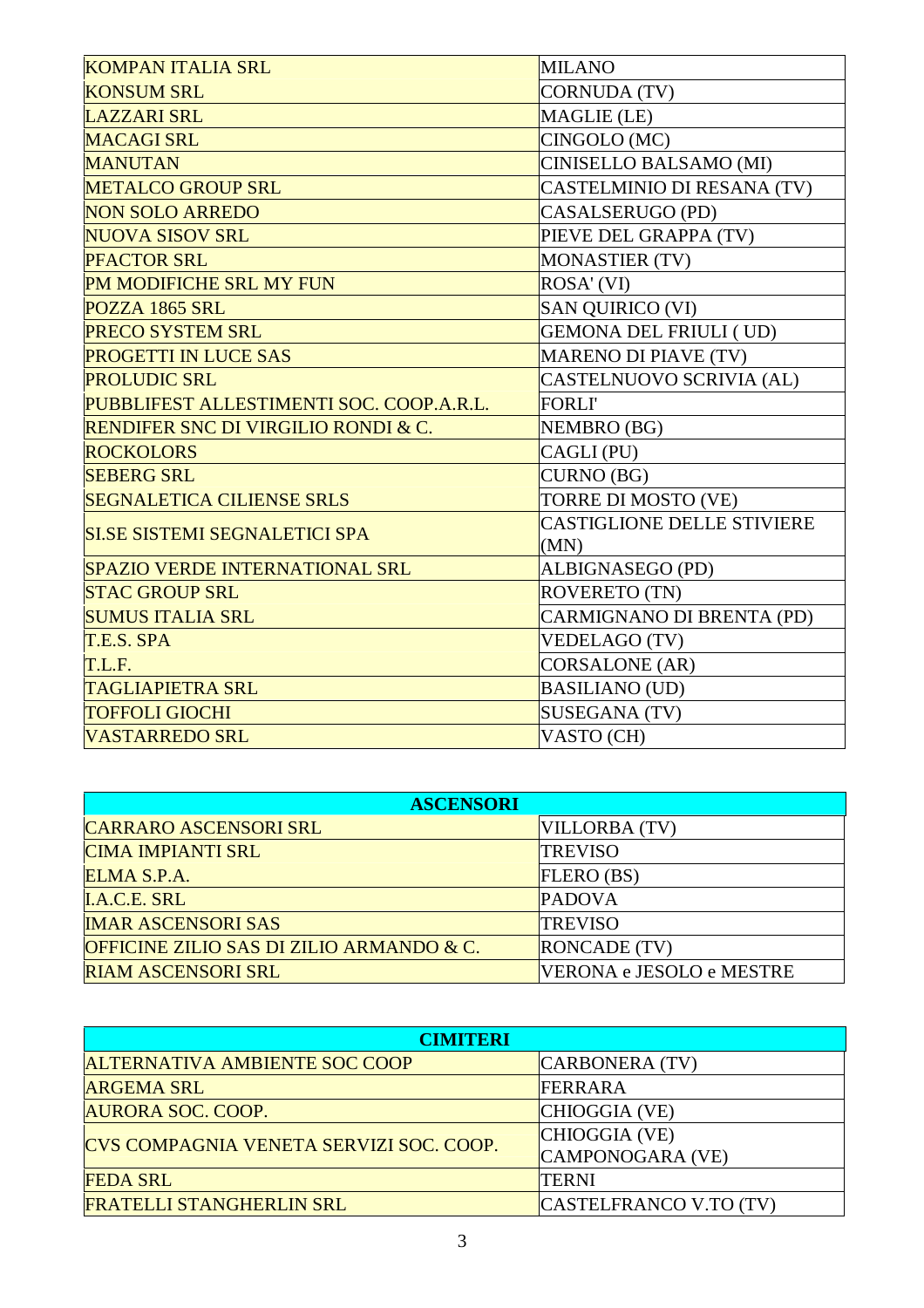| <b>INNOSISTEMI SRL</b>                 | CEREA (VR)                         |
|----------------------------------------|------------------------------------|
| <b>LA MAJESTIC</b>                     | <b>ALBETTONE (VI)</b>              |
| <b>LASEF DI MBS SRL</b>                | <b>MANERBIO (BS)</b>               |
| <b>LASTELLA SISTEMI</b>                | CASTIGLIONE TORINESE (TO)          |
| NERI MARMI E GRANITI SNC               | CARBONERA (TV)                     |
| <b>OSIRIS SRL</b>                      | SAN MARTINO B. A. (VR)             |
| PONGILUPPI GIOVANNI SNC                | <b>TREVISO</b>                     |
| R.P. RIVESTIMENTI PLASTICI SRL         | <b>VENARIA (TO)</b>                |
| <b>RESOLVER ITALIA SRL</b>             | <b>BERBENNO DI VALTELLINA (SO)</b> |
| <b>SAIE SPA</b>                        | CASCIAGO (VA)                      |
| <b>TOSCA F. I. PORCELLANE D'AUTORE</b> | <b>CATANIA</b>                     |

| <b>CORSI</b>                                      |                             |
|---------------------------------------------------|-----------------------------|
| <b>AQUARIUS CONSULTING SRL</b>                    | <b>TREVISO</b>              |
| <b>ATI SPA</b>                                    | <b>VILLORBA (TV)</b>        |
| <b>CAMI SRL</b>                                   | SAN BIAGIO DI CALLALTA (TV) |
| <b>CEI INFORMATICA SRL</b>                        | SOLOGNA (VI) e AVELLINO     |
| <b>GIURATO SRL</b>                                | ZANE' (VI) ALTAVILLA        |
|                                                   | <b>VICENTINA (VI)</b>       |
| <b>IMPRENDO SRL</b>                               | <b>VICENZA</b>              |
| <b>MEDICASL</b>                                   | <b>SAN VENDEMIANO (TV)</b>  |
| NUOVI SERVIZI BRINO SAS DI FENOCCHI               | CONEGLIANO (TV)             |
| <b>GIOVANNI &amp; C.</b>                          |                             |
| <b>OBBIETTIVO SICUREZZA</b>                       | ADRIA (RO)                  |
| O.S.A. – Organizzazione Sicurezza Applicata - SRL | <b>FIUME VENETO (PN)</b>    |
| <b>ORMET SRL</b>                                  | <b>COLLE UMBERTO (TV)</b>   |

| <b>COVID-19</b>                       |                              |
|---------------------------------------|------------------------------|
| 365 JASMINE SRL                       | LEGNAGO (MI)                 |
| <b>AEUREKA</b>                        | SILEA (TV)                   |
| <b>ALFA BIT OMEGA SRL</b>             | CASTEL SAN GIORGIO (SA)      |
| <b>ALL IN ONE SRLS</b>                | CHIERASCO (CN)               |
| <b>AMAZING DESIGN SRL</b>             | <b>BERGAMO</b>               |
| <b>AMR PROJECT SRL</b>                | TREBASELEGHE (PD)            |
| <b>ARES SAFETY SRL</b>                | FOLIGNO (PG)                 |
| <b>ARTIGIANFER SAS DI MAZZA DIEGO</b> | <b>NOZZA DI VESTONE (BS)</b> |
| <b>AXELMED SRL</b>                    | SAN GIULIANO MILANESE (MI)   |
| <b>B PAPER ITALIA</b>                 | CANONICA D'ADDA (BG)         |
| <b>B.M. SERVIZI SRL</b>               | ORIGGIO (VA)                 |
| <b>BANDALUX ITALIA</b>                | ROMANS D'ISONZO (GO)         |
| <b>BECAM SRL - GRUPPO FORTUNATO</b>   | <b>BELLIZZI</b> (SA)         |
| <b>BI.H.ERRE SAS</b>                  | <b>BUSTO ARSIZIO (VA)</b>    |
| <b>BLUE BAG ITALIA</b>                | <b>MILANO</b>                |
| <b>BRIDGE 129</b>                     | <b>REGGIO EMILIA</b>         |
| <b>CAMI ANTINCENDIO</b>               | SAN BIAGIO DI CALLALTA (TV)  |
| <b>CARTSAN</b>                        | <b>BOLOGNA</b>               |
| <b>CARTOTEC 92</b>                    | <b>ROMA</b>                  |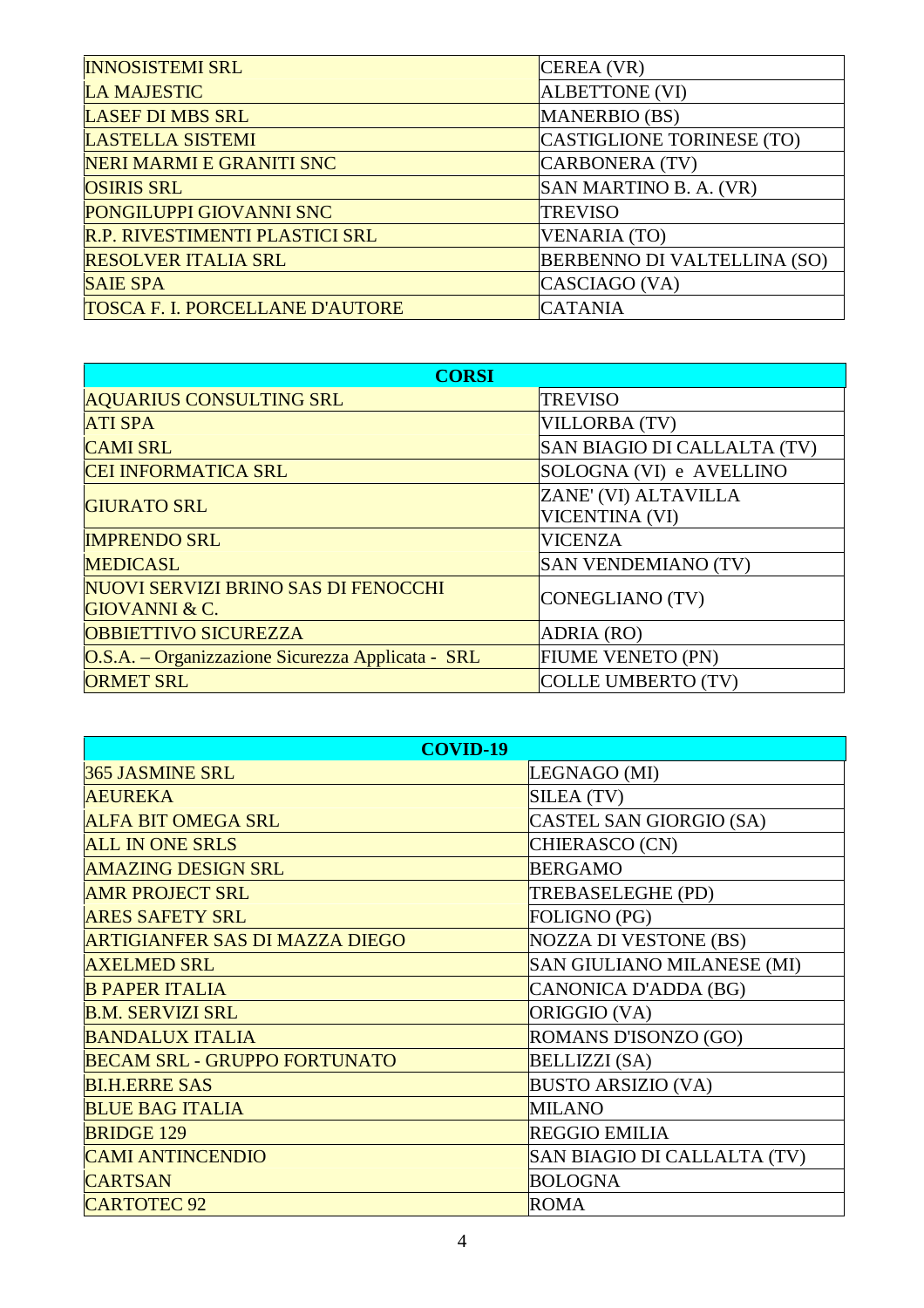| <b>CENTRO UFFICIO SRL</b>                   | PASIANO DI PORDENONE (PN)         |
|---------------------------------------------|-----------------------------------|
| <b>CENTROUFFICIO LORETO SPA</b>             | MILANO e PADOVA                   |
| <b>CIAN SRLS</b>                            | <b>QUARTO D'ALTINO (VE)</b>       |
|                                             | <b>CASTIGLIONE DELLE STIVIERE</b> |
| <b>CLAN SRL</b>                             | (MN)                              |
| <b>CNS CONSORZIO NAZIONALE SERVIZI</b>      | <b>BOLOGNA</b>                    |
| <b>COMETAX SRL</b>                          | <b>BERGAMO</b>                    |
| <b>CRIMAX SRLS</b>                          | <b>SACILE (PN)</b>                |
| <b>CRIOS SRL</b>                            | CONEGLIANO (TV)                   |
| <b>D.S. SERVICE SRL</b>                     | <b>ROVIGO</b>                     |
| <b>DAL FIUME CAFFE' SRL</b>                 | CASTELFRANCO VENETO (TV)          |
| <b>DALCA ANTIFORTUNISTICA SRL</b>           | <b>TREVISO</b>                    |
| <b>DATEL IMPIANTI SRL</b>                   | <b>COSTABISSARA (VI)</b>          |
| <b>DIARKO SRL</b>                           | SOMMA VESUVIANA (NA)              |
| <b>DIMENSIONE UFFICIO IMOLA SRL</b>         | IMOLA (BO)                        |
| <b>DMR SRL LEAN MANUFACTURING</b>           | MIGLIANICO (CH)                   |
| <b>ECOSISTEM SAS DI ORAZIO GIANLUCA</b>     | CAVALLINO-TREPORTI (VE)           |
| <b>ELETTROVENETA SPA</b>                    | <b>VILLORBA (TV)</b>              |
| <b>ELPAM GROUP INNOVATION SRL</b>           | MALO (VI)                         |
| <b>ELUX SRL</b>                             | <b>APRILIA (LT)</b>               |
| <b>EMAR SISTEMI SRL</b>                     | SAN BIAGIO DI CALLALTA (TV)       |
| <b>EMERGO SRL</b>                           | <b>VILLORBA (TV)</b>              |
| <b>ETELWEB SRL</b>                          | NICHELINO (TO)                    |
| <b>EUROIMPIANTIGROUP SRL</b>                | PONCARALAE (BS)                   |
| <b>EUROVIX BIOTECNOLOGIE PER LA VITA</b>    | <b>ENTRATICO (BG)</b>             |
| <b>F.LLI SESTU SRL</b>                      | <b>BAREGGIO (MI)</b>              |
| <b>F.M. INSTALLAZIONI SRL</b>               | <b>MOGLIANO VENETO (TV)</b>       |
| <b>FABRIACART SRL</b>                       | <b>FABRIANO (AN)</b>              |
| <b>FEDA SRL</b>                             | <b>TERNI</b>                      |
| <b>FEMA INDUSTRY</b>                        | <b>GRAVINA DI PUGLIA (BA)</b>     |
| <b>FERRINOX</b>                             | <b>RESANA (TV)</b>                |
| <b>FESTOPOLIS SRL DI GIOVANNI ANTENUCCI</b> | DOGLIOLA (CH)                     |
| <b>FIAB SPA</b>                             | VICCHIO (FI)                      |
| <b>FIME SRL</b>                             | <b>BELFIORE (VR)</b>              |
| <b>FIORE PULIZIE</b>                        | <b>MARCON</b> (VE)                |
| <b>FLORA MULTISERVICE SRL</b>               | <b>VITERBO</b>                    |
| FOR.ME.SA. SRL                              | NOCETO (PR)                       |
| <b>FUTURE SERVICE SRLS</b>                  | <b>BONITO</b> (AV)                |
| <b>GENERAL BUTTONS SRL</b>                  | <b>BOLGARE (BG)</b>               |
| <b>GEOTECH ENGINEERING SRL</b>              | SERRAVALLE PISTOIESE (PT)         |
| <b>GL PACK SRLS</b>                         | ADRO (BS)                         |
| <b>GREEN FORNITURE SRL</b>                  | <b>MONSELICE (PD)</b>             |
| <b>GROUPLUS SRL</b>                         | <b>CARBONERA (TV)</b>             |
| <b>GRUPPO FALLANI</b>                       | <b>MARCON</b> (VE)                |
| <b>GRUPPO SI.GI. SRLS</b>                   | RAPAGNANO (FM)                    |
| <b>GS SISTEMI SRL</b>                       | <b>RENDE</b> (CS)                 |
| GU & GI EQUIPE di G. LIVIERI & C. AS        | ASOLO (TV)                        |
| <b>HIGHTEK</b>                              | CASTEL SAN GIORGIO (SA)           |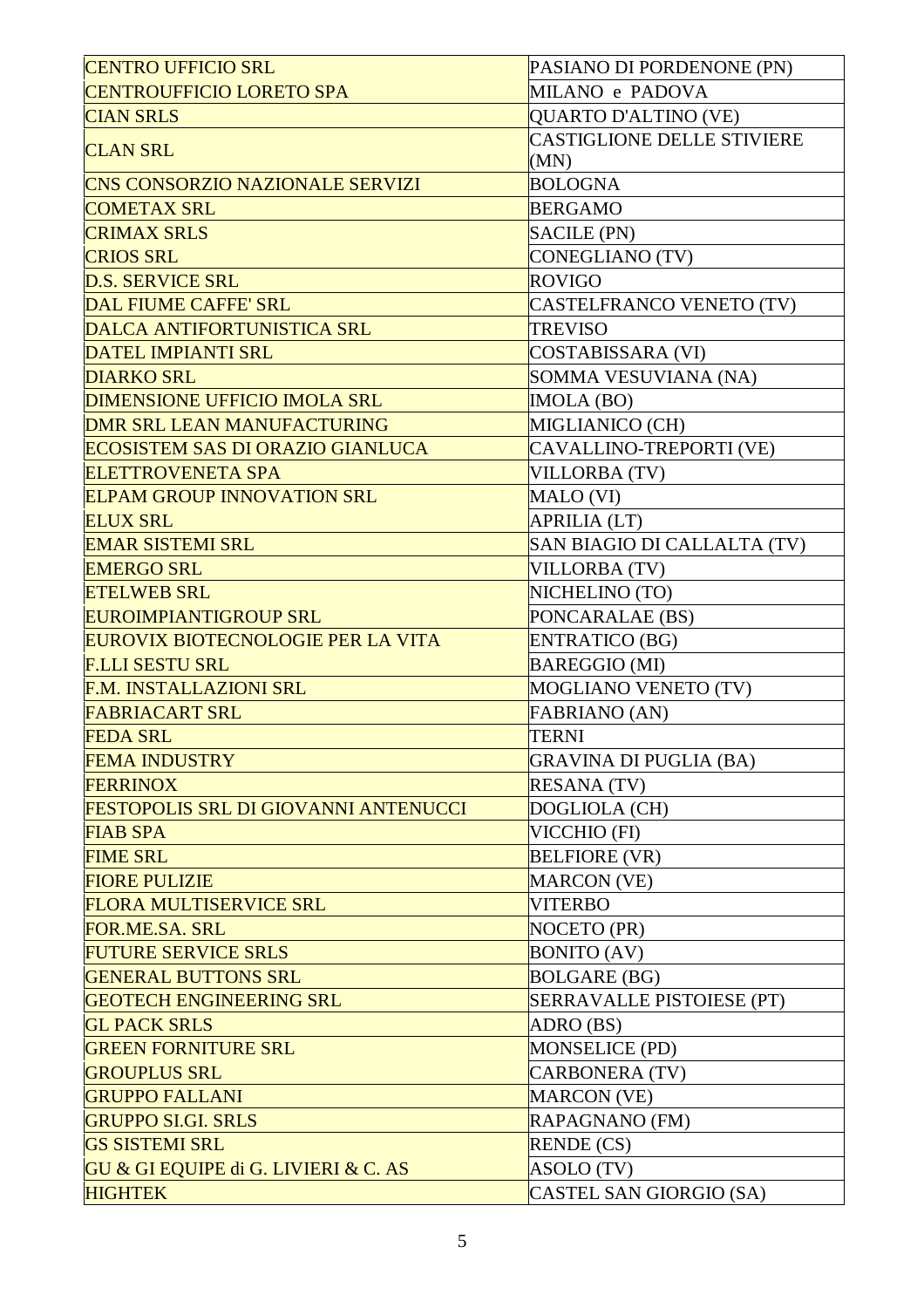| <b>HYLA ITALIA SRL</b>                         | <b>ROVERETO (TN)</b>             |
|------------------------------------------------|----------------------------------|
| <b>HOME GLOBAL TECHNOLOGY SRLS</b>             | <b>VERONA</b>                    |
| <b>IACCESS SECURITALY SRL</b>                  | <b>CESENATICO (FC)</b>           |
| <b>ICA SYSTEM</b>                              | <b>CASTAGNOLE DI PAESE (TV)</b>  |
| <b>IL PONTE CONFEZIONI SRLS</b>                | PONTE (BN)                       |
| <b>INFORDATA SISTEMI</b>                       | <b>TRIESTE</b>                   |
| <b>INTERCHEM ITALIA SRL</b>                    | VIGONZA (PD)                     |
| <b>IPKISS SRL</b>                              | <b>MILANO</b>                    |
| <b>ISO 2002</b>                                | SAN POLO DI PIAVE (TV)           |
| <b>J&amp;J PRIDE SRL</b>                       | FONTE (TV)                       |
| <b>LABCONSULENZE SRL</b>                       | ROMA e MONTALTO UFFUGO (CS)      |
|                                                | TORRI DI QUARTESOLO (VI)         |
| <b>LASERWELD INDUSTRY GROUP SRL</b>            | <b>GRUMOLO DELLE ABBADDESSE</b>  |
|                                                | (VI)                             |
| <b>LASTELLA SISTEMI</b>                        | <b>CASTIGLIONE TORINESE (TO)</b> |
| LAVA GROUP 1978 SRL DIVISIONE SICUREZZA        | <b>MUSILE DI PIAVE (VE)</b>      |
| <b>LIVE ENERGY SRL</b>                         | <b>VEDELAGO (TV)</b>             |
| LK <sub>2</sub> SRL                            | <b>ABBIATEGRASSO (MI)</b>        |
| <b>LTF SPA</b>                                 | <b>ANTEGNATE (BG)</b>            |
| <b>MAGLIFICIO GALASSIA</b>                     | PONTE SAN GIOVANNI (PG)          |
| <b>MAIKII SRL</b>                              | VASCON DI CARBONERA (TV)         |
| <b>MANUTAN ITALIA SPA</b>                      | CINISELLO BALSAMO (MI)           |
| <b>MARCOLIN COVERING SRL</b>                   | <b>PORDENONE</b>                 |
| <b>MASCO DI MICAELA MASON</b>                  | VIGONOVO (VE)                    |
| <b>MASK FORCE ITALIA SRL</b>                   | <b>MILANO</b>                    |
| <b>MEDICAL GROUP SRL</b>                       | <b>TORINO</b>                    |
| <b>MEDICASL</b>                                | SAN VENDEMIANO (TV)              |
| <b>METIS SRL</b>                               | <b>BUJA (UD)</b>                 |
| <b>MICHELE TREVISAN SOLUZIONI PER L'ARREDO</b> |                                  |
| <b>URBANO</b>                                  | ALBIGNESEGO (PD)                 |
| <b>MICRODATA SISTEMI SRL</b>                   | SANTO STEFANO MAGRA (SP)         |
| <b>MIPU</b>                                    | SALO' (BS)                       |
| <b>MUNUS MEDICAL</b>                           | <b>PERUGIA</b>                   |
| NCP GROUP -NEW COMMERCIAL PROM SRL             | <b>VERONA</b>                    |
| NICHI DI BIASOTTO GIORDANO                     |                                  |
| <b>NUOVA NEON GROUP 2 SRL</b>                  | SERRAMAZZONI (MO)                |
| <b>OPEN SERVICE</b>                            | <b>MARCON (VE)</b>               |
| OSCAR MARTA DI VEZZANI SPA                     | ESTE (PD)                        |
| <b>OVAG ITALIA SRL</b>                         | SAN PIETRO DI FELETTO (TV)       |
| <b>PASSION SRL</b>                             | <b>BUCCINASCO (MI)</b>           |
| <b>PASSIONE UFFICIO</b>                        | PIANEZZA (TO)                    |
| PETRIS SISTEMI SNC                             | <b>PADOVA</b>                    |
| <b>PIEMME SNC</b>                              | <b>CORREZZOLA (PD)</b>           |
| <b>POZZEBON SRL</b>                            | POSTIOMA DI PAESE (TV)           |
| <b>PRIVACY FONDATION SPA</b>                   | <b>ROMA</b>                      |
| <b>PROMOLINE SRL</b>                           | MERATE (LC)                      |
| <b>PROMO TEAM SRL</b>                          | CERTOSA DI PAVIA (PV)            |
|                                                |                                  |
| PUBBLIFEST ALLESTIMENTI                        | FORLI' (FC)                      |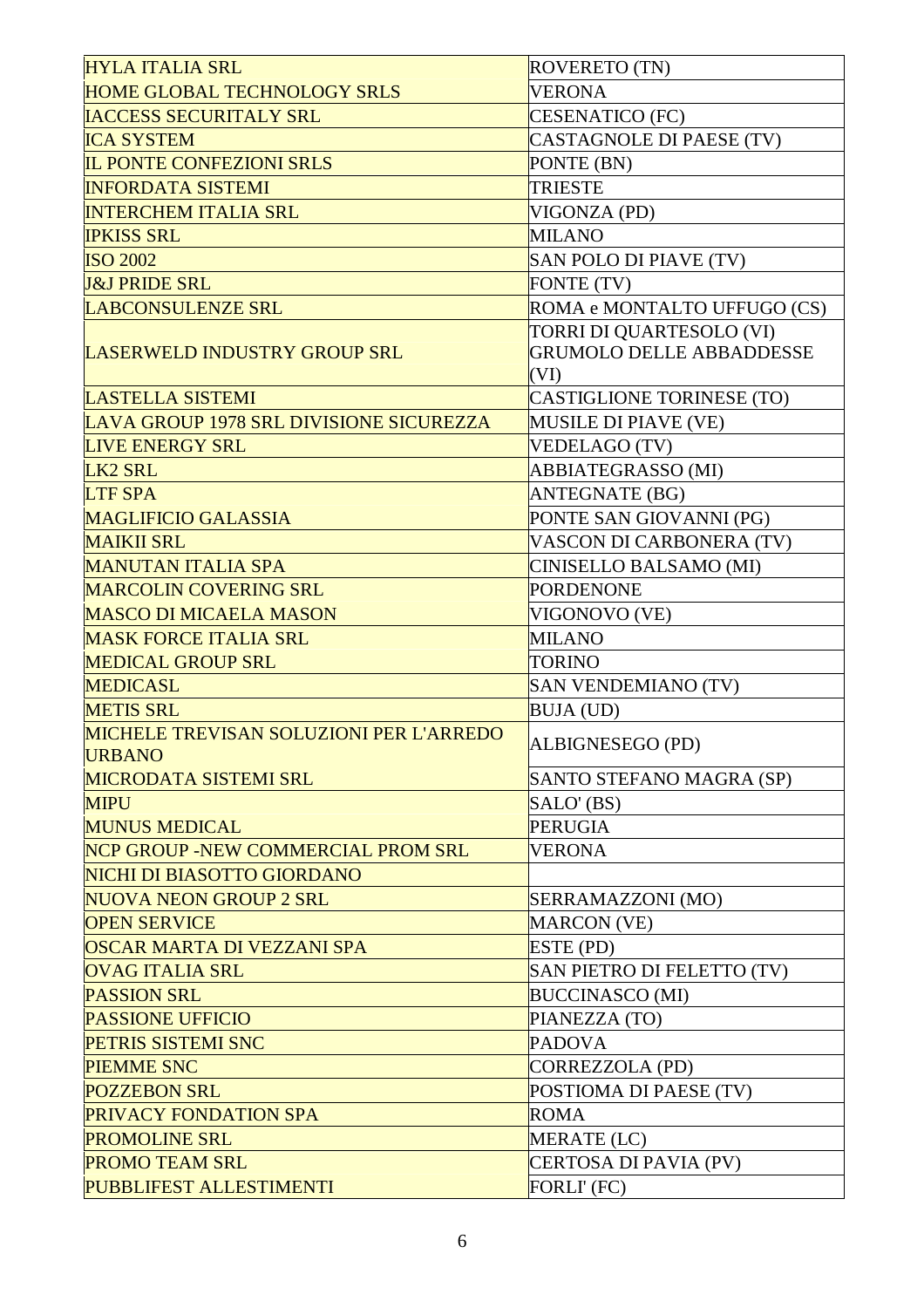| <b>PULITALIA DUE SPA</b>                      | JESOLO LIDO (VE)                  |
|-----------------------------------------------|-----------------------------------|
| <b>PURE PEROXIDE</b>                          | <b>BELLUNO</b>                    |
| <b>RANIERI SERVICE</b>                        | PONCARALE (BS)                    |
| <b>RAPPRESENTANZE LEAD NON SOLO SPORT SNC</b> | PORTOGRUARO (VE)                  |
| <b>RENTMAS</b>                                | <b>BOLZANO</b>                    |
| <b>ROMITO MANIFATTURE SRL</b>                 | MONTECARLO (LU)                   |
| <b>SAFETYS LIFE</b>                           |                                   |
| SANIMARCA SAS DI S. ZAMBON & C.               | <b>CONEGLIANO (TV)</b>            |
| <b>SELL OUT SRL</b>                           | <b>MESTRINO (PD)</b>              |
| <b>SEM</b>                                    | S. ANDREA DEL GARIGLIANO (FR)     |
| <b>SINTEC INFORMATICA</b>                     | MONTA' D'ALBA (CN)                |
| <b>SIRIO SNC</b>                              | PADERNO DUGNANO (MI)              |
| <b>SISTER SRL</b>                             | <b>GRANAROLO DELL'AMILIA (BO)</b> |
| <b>SMART MEDIA SRL</b>                        | <b>ROMA</b>                       |
| <b>SOLUZIONE UFFICIO SRL</b>                  | SANDRIGO (VI)                     |
| <b>SONEPAR ITALIA SPA</b>                     | <b>PADOVA</b>                     |
| <b>SPAZIO VERDE INTERNATIONAL</b>             | ALBIGNESEGO (PD)                  |
| SPORTELLO AMIANTO NAZIONALE -                 | <b>ROMA</b>                       |
| CONFINDUSTRIA MODA - CNA FEDERMODA            |                                   |
| <b>STERILFOG</b>                              |                                   |
| <b>STYLGRAFIX ITALIANA SPA</b>                | <b>SCANDICCI (FI)</b>             |
| <b>SUNRISE SRLS SPRAY FOR LIFE ITALIA</b>     | <b>MILANO</b>                     |
| <b>SVAS BIOSANA SPA</b>                       | SOMMA VESUVIANA (NA)              |
| <b>TEKNOSERVICE SRL</b>                       | PIOSSASCO (TO)                    |
| <b>TELEGAMMA</b>                              | <b>TREVISO</b>                    |
| <b>UNIGUARD SRL</b>                           | MONTECCHIO MAGGIORE (VI)          |
| <b>UP SERVICE</b>                             | VIGONZA (PD)                      |
| <b>VANZO CENTRO-FER SRL</b>                   | ARESEGO DI SAN GIORGIO DELLE      |
|                                               | PERTICHE (PD)                     |
| <b>VINEXT</b>                                 | S. MARTINO BUON ALBERGO (VR)      |
| <b>VIVATEK SNC</b>                            | VISNADELLO (TV)                   |
| <b>VS VENETO SICUREZZA</b>                    | ROSSANO VENETO (VI)               |
| <b>WELL ENGINEERING SRL</b>                   | MILANO e CORTINA (BL)             |
| <b>WM CAPITAL SPA</b>                         |                                   |

| <b>DISINFESTAZIONE</b>      |                                           |
|-----------------------------|-------------------------------------------|
| <b>ARTCO SOC. COOP.</b>     | PALMANOVA (UD)                            |
| AZ. AG. VIVAI TOLLIO MANUEL | VILLAFRANCA PADOVANA (PD)                 |
| <b>BIBLION SRL</b>          | TORRI DI QUARTESOLO (VI) e<br><b>ROMA</b> |
| <b>COMIN CAMPANE</b>        | VOLPAGO DEL MONTELLO (TV)                 |
| <b>CONSORZIO SAN ZENO</b>   | LAVAGNO (VR)                              |
| COOPERATIVA SOCIALE PERSONA | PIOMBINO DESE (PD)                        |
| <b>ELIS ITALIA SPA</b>      | <b>SAN GIULIANO MILANESE (MI)</b>         |
| <b>F.LLI COPPO SNC</b>      | JESOLO (VE)                               |
| <b>GIARDINAGGIO PILLON</b>  | CASALE SUL SILE (TV)                      |
| <b>GREEN COOP</b>           | MASERA' DI PADOVA (PD)                    |
| <b>HIGOL SRL</b>            | SAN DONÀ DI PIAVE (VE)                    |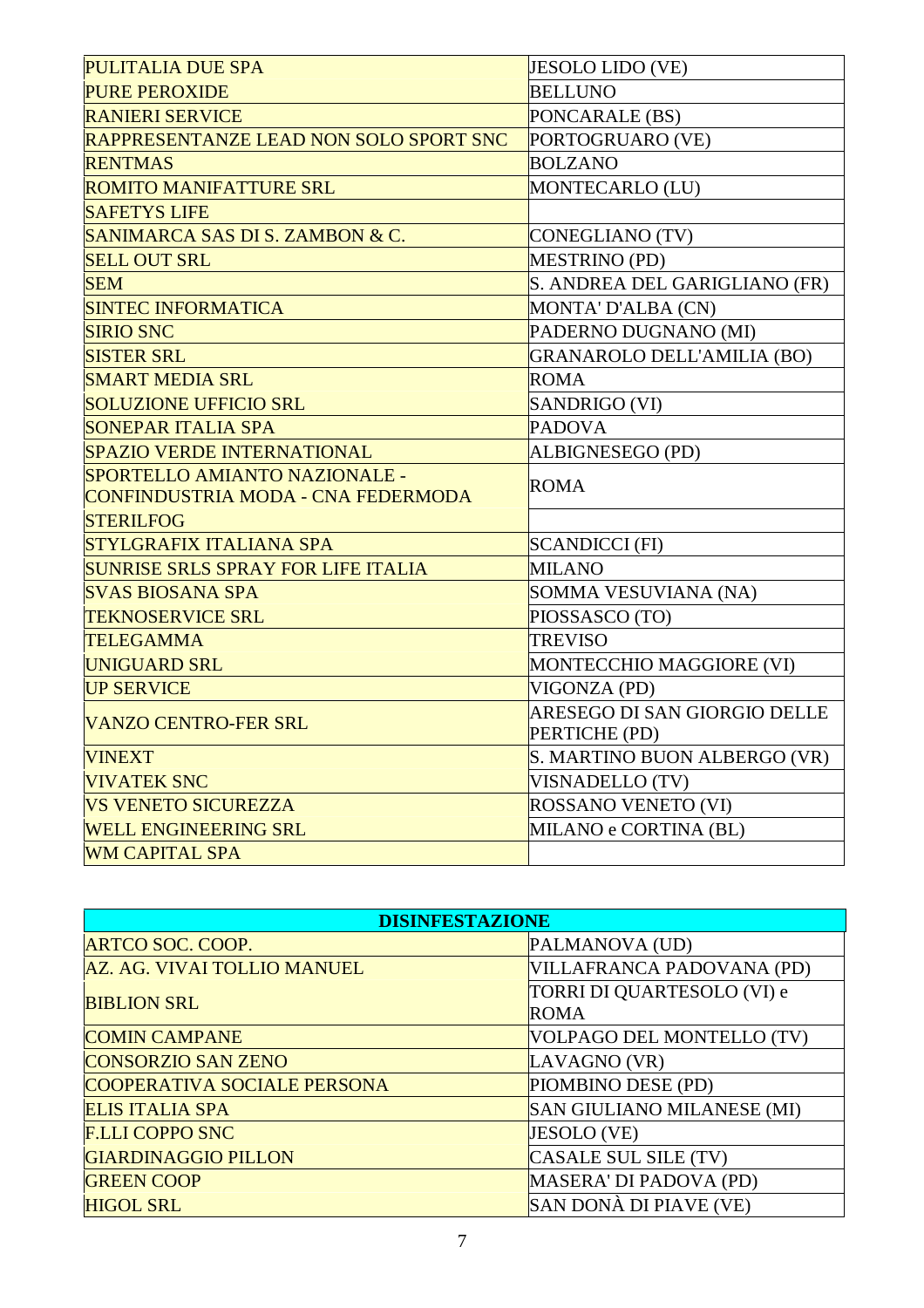| <b>ISE ITALIANA SERVIZI ECOLOGICISRL</b>  | NOVENTA DI PIAVE (VE)       |
|-------------------------------------------|-----------------------------|
| K.D DISINFESTAZIONI & DERATTIZZAZIONI SRL | PIEVE DI SOLIGO (TV)        |
| <b>MD ITALIA PEST CONTROL SRL</b>         | PALERMO MODENA TREVISO      |
| <b>MEGA DISINFESTAZIONI SRL</b>           | SUSEGANA (TV)               |
| <b>MI.RO. SERVIZI SRL</b>                 | CASALE SUL SILE (TV) FAVARO |
|                                           | <b>VENETO</b> (VE)          |
| <b>MORENO TARDIVO TREESTYLE</b>           | GAIARINE (TV)               |
| <b>MY PEST CONTROL SRL</b>                | CAVARZERE (VE)              |
| <b>SERVIZI INNOVATIVI SRL</b>             | <b>RIPALIMOSANI</b> (CB)    |
| <b>TEGETES</b>                            | TEZZE DI PIAVE (TV)         |

| <b>FORNITURA MATERIALI VARI</b>              |                                               |
|----------------------------------------------|-----------------------------------------------|
| A.S. DI ANDREATTA GIUSEPPE SRL               | <b>FONTE (TV)</b>                             |
| <b>ACQUAMARINA SRL</b>                       | <b>VERONA</b>                                 |
| <b>BETON ASFALTI SRL</b>                     | <b>TRENTO</b>                                 |
| <b>BI ESSE SPA</b>                           | FOSSANO (CN)                                  |
| <b>CAMBIELLI EDILFRIULI SPA</b>              | <b>VILLORBA (TV)</b>                          |
| <b>CELENIT SPA</b>                           | ONARA DI TOMBOLO (PD)                         |
| <b>COLFERT SPA</b>                           | PREGANZIOL (TV)                               |
| CONSORZIO ITALIANO PORFIDO DEL TRENTINO      | <b>TRENTO</b>                                 |
| <b>EDIL CENTRO SRL</b>                       | PIOVENE ROCCHETTE (VI)                        |
| <b>EPS ITALIA SRL</b>                        | TAVAGNACCO (UD)                               |
| <b>ESSE EFFE</b>                             | <b>BELLUNO</b>                                |
| <b>F.LLI PIZIOLLO SRL</b>                    | <b>QUINTO DI TREVISO (TV)</b>                 |
| <b>FACCHIN CALCESTRUZZI SRL</b>              | <b>RECOARO TERME (VI)</b>                     |
| <b>GIURATO SRL</b>                           | ZANE' (VI)                                    |
|                                              | <b>ALTAVILLA VICENTINA (VI)</b>               |
| <b>INDUSTRIE POLIECO MP BSRL</b>             | CAZZAGO SAN MARTINO (BS)                      |
| <b>IVS SRL COLORIFICIO SEGNALETICA</b>       | <b>MONASTIER (TV)</b>                         |
| <b>ISTEL SRL</b>                             | LUSIANA (VI)                                  |
| <b>LEROY MERLIN</b>                          | SAN BIAGIO DI CALLALTA (TV)                   |
| <b>MAGAZZINO METALLI SRLS</b>                | <b>TREVISO</b>                                |
| <b>MARCHIOL SPA</b>                          | <b>VILLORBA (TV)</b>                          |
| <b>METALLURGICA LEDRENSE SOC. COOP.</b>      | TIARNO DI SOPRA (TN)                          |
| <b>NORDEST INERTI SRL</b>                    | <b>CONEGLIANO (TV)</b>                        |
| PELLIZZARI BUILDING S.R.L.                   | <b>ALTIVOLE (TV)</b>                          |
| PITTURE E VERNICI SNC DI PREMIER             | SAN BIAGIO DI CALLALTA (TV)                   |
| <b>SOLIGON SAS</b>                           | SAN BIAGIO DI CALLALTA (TV)                   |
| <b>SUPERBETON SPA</b>                        | NERVESA DELLA BATTAGLIA (TV)                  |
| <b>TECNOFAR SPA</b>                          | DELEBIO (SO)                                  |
| <b>TRANS GHIAIA SRL</b>                      | ODERZO (TV)                                   |
| <b>TROTEC INTERNATIONAL GMBH &amp; C SAS</b> | ORA (BZ)<br>AFFI (VR)                         |
| <b>VANZO CENTRO-FER SRL</b>                  | ARESEGO DI SAN GIORGIO DELLE<br>PERTICHE (PD) |
| <b>VENETA BITUMI SNC</b>                     | PREGANZIOL (TV)                               |
| <b>VETRERIA MENEGALDO SNC</b>                | <b>CARBONERA (TV)</b>                         |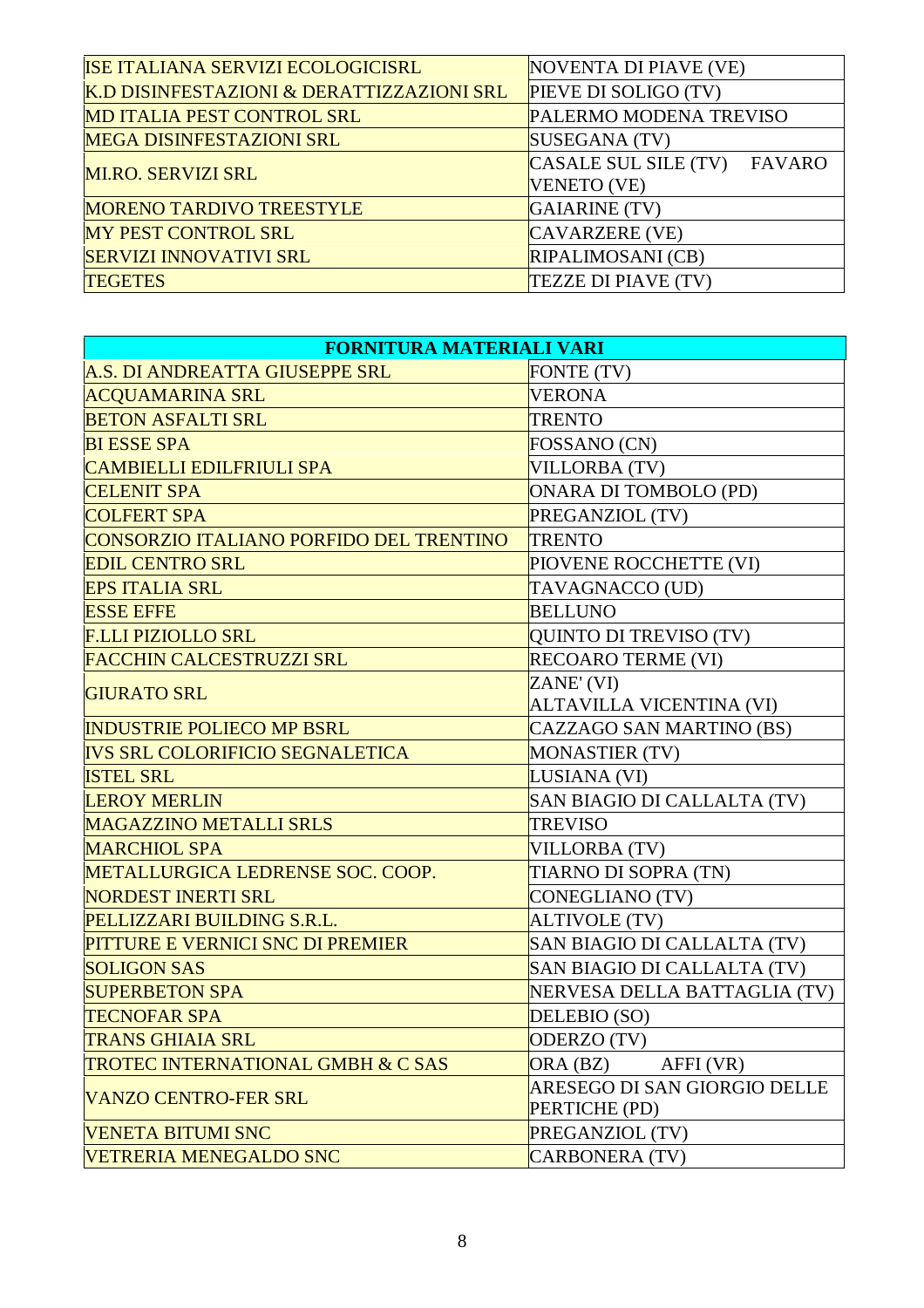| <b>GIOCHI</b>                                      |                               |
|----------------------------------------------------|-------------------------------|
| ALADINO SOCIETA' COOPERATIVA SOCIALE               | MIRANO (VE)                   |
| <b>AMBIENTI SRL</b>                                | <b>BELLUNO</b>                |
| <b>ARREDO PARK SRL</b>                             | <b>VERONA</b>                 |
| <b>AZZOLINI MATTEO</b>                             | DOMEGLIARA (VR)               |
| <b>BENITO ARREDO URBANO SRL</b>                    | <b>MILANO</b>                 |
| <b>CASAGRANDE ARREDI</b>                           | <b>TREVISO</b>                |
| <b>CODEX SRL</b>                                   | DOSSON DI CASIER (TV)         |
| <b>DIMO GROUP SRL</b>                              | <b>RACALE (LE)</b>            |
| ECORAPPRESENTANZE DI DE LUCCA M. E PAVAN<br>C. SNC | ODERZO (TV)                   |
| <b>EUROFORM K. WINKLER SRL</b>                     | <b>CAMPO TURES (BZ)</b>       |
| <b>EVOLPLAY SRL</b>                                | GRASSOBBIO (BG)               |
| <b>FESTOPOLIS SRL</b>                              | DOGLIOLA (CH)                 |
| <b>FLY SRL</b>                                     | CASTELFRANCO VENETO (TV)      |
|                                                    | CASTELLANZA (VA)              |
| <b>FORNITURE &amp; SERVIZI GENERALI SRL</b>        | VILLA CORTESE (MI)            |
| <b>GEA FUN EXPERIENCE SRL UNIPERSONALE</b>         | LANGHIRANO (PR)               |
| <b>GOTTARDO SRL</b>                                | CAMPODARSEGO (PD)             |
| <b>GRADIM GIOCHI SAS</b>                           | <b>UGENTO</b> (LE)            |
| <b>GREEN ARREDA</b>                                | VASTO (CH)                    |
| <b>GREEN FORNITURE SRL</b>                         | <b>MONSELICE (PD)</b>         |
| <b>HOLZHOFF SRL</b>                                | MEZZOLOMBARDO (TN)            |
| <b>KOMPAN ITALIA SRL</b>                           | <b>MILANO</b>                 |
| L'ALBERO CENTRO DIDATTICO                          | <b>CONEGLIANO (TV)</b>        |
| <b>LUCON SPORT SRL UNIPERSONALE</b>                | ARONA (NO)                    |
| <b>LUDOVICO SRL</b>                                | <b>BOLOGNA</b>                |
| <b>MACAGI SRL</b>                                  | CINGOLI (MC)                  |
| <b>METALCO GROUP SRL</b>                           | CASTELMINIO DI RESANA (TV)    |
| <b>NON SOLO ARREDO</b>                             | CASALSERUGO (PD)              |
| <b>NUOVA SISOV SRL</b>                             | PIEVE DEL GRAPPA (TV)         |
| <b>PIESSE SRL</b>                                  | <b>NOVENTA PADOVANA (PD)</b>  |
| <b>PM MODIFICHE SRL</b>                            | ROSA' (VI)                    |
| POZZA 1865 SRL                                     | <b>VALDAGNO (VI)</b>          |
| <b>PRECO SYSTEM SRL</b>                            | <b>GEMONA DEL FRIULI (UD)</b> |
| <b>PROLUDIC SRL</b>                                | CASTELNUOVO SCRIVIA (AL)      |
|                                                    | CITTADELLA (VI)               |
| <b>SABET SRL</b>                                   | SELVAZZANO DENTRO (PD)        |
| <b>SAFE LOG SRL</b>                                | <b>QUARTO D'ALTINO (VE)</b>   |
| SAVINO FORTUNATO DI SAVINO PALMA                   | FRIGENTO (AV)                 |
| <b>SIMPLY FUN S.r.l.s.</b>                         | REMANZACCO (UD)               |
| <b>SIRPAG DI CASAGRANDE ENRICO</b>                 | <b>QUINTO DI TREVISO (TV)</b> |
| <b>SPAZIO VERDE INTERNATIONAL SRL</b>              | ALBIGNASEGO (PD)              |
| <b>SPORTEK TRE SRL</b>                             | CASSOLA (VI)                  |
| <b>STAC GROUP SRL</b>                              | <b>ROVERETO (TN)</b>          |
| T.L.F.                                             | <b>CORSALONE</b> (AR)         |
| <b>TOFFOLI GIOCHI</b>                              | <b>SUSEGANA (TV)</b>          |
| <b>TOP FILM</b>                                    | <b>PADOVA</b>                 |
|                                                    |                               |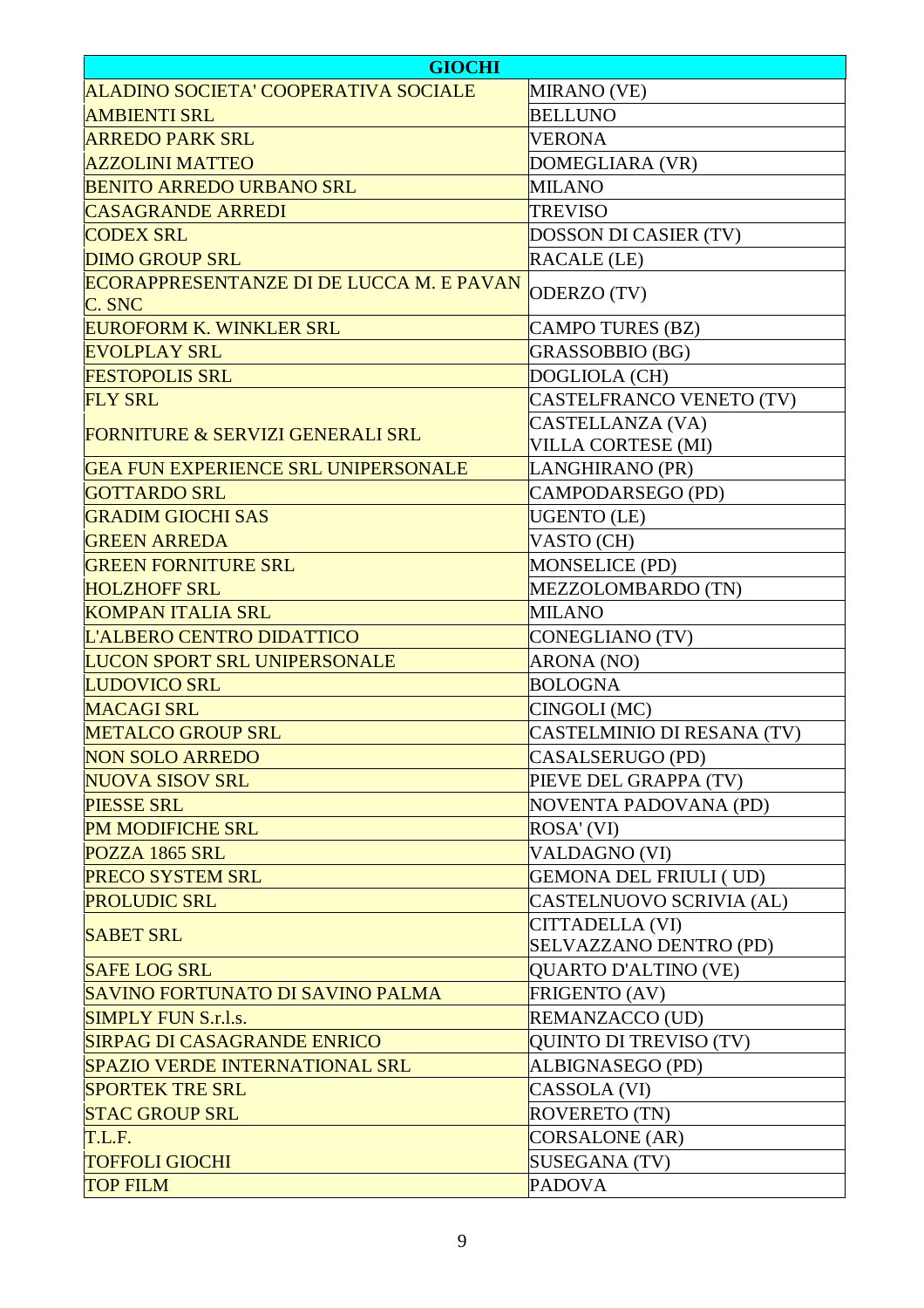| VASTARREDO SRL                    |
|-----------------------------------|
| VSG UN MONDO DI GIOCHI ITALIA SRL |

VASTO (CH) MARANO VICENTINO (VI)

| <b>INFORMATICA</b>       |                                         |
|--------------------------|-----------------------------------------|
| CEI INFORMATICA SRL      | SOLOGNA (VI) e AVELLINO                 |
| D.M.C. SRL               | MONCALIERI (TO)                         |
| DATAPIANO SRL            | SAN DONA' DI PIAVE (VE)                 |
| <b>STUDIO A.M.I.C.A.</b> | <b>SAN DONACI (BR)</b><br><b>MILANO</b> |

| <b>IMPIANTI</b>                                                              |                                 |  |
|------------------------------------------------------------------------------|---------------------------------|--|
| <b>2M TECNOIMPIANTI SNC</b>                                                  | <b>RONCADE</b> (TV)             |  |
| <b>2SGROUP SRL</b>                                                           | TERRASSA PADOVANA (PD)          |  |
| A.S. DI ANDREATTA GIUSEPPE SRL                                               | FONTE (TV)                      |  |
| <b>AMBIENTI SRL</b>                                                          | <b>BELLUNO</b>                  |  |
| <b>APAVE ITALIA CPM SRL</b>                                                  | BIENNO (BS) e PADOVA            |  |
| <b>B.F. TERMOIDRAULICA SRL</b>                                               | PONZANO VENETO (TV)             |  |
| <b>B.M.R. SRL</b>                                                            | <b>VEGGIANO (PD)</b>            |  |
| <b>BOLGAN MASSIMO</b>                                                        | <b>TREVISO</b>                  |  |
| C. & G. SRL                                                                  | QUINTO DI TREVISO (TV)          |  |
| C.I.E. SRL COSTR. IMP. ELETTRICI                                             | <b>MARCON</b> (VE)              |  |
| <b>C.M. TERMOIDRAULICA SRL</b>                                               | PRATA DI PORDENONE (PN)         |  |
| <b>C.V.E. CENTRO VERIFICHE EUROPEE SRL</b>                                   | SAREGO (VI)                     |  |
| <b>CEI ELETTROCOSTRUZIONI SRL</b>                                            | PIANIGA (VE)                    |  |
| <b>CENPI SCRL</b>                                                            | <b>BRESCIA</b>                  |  |
| <b>CERIOLI SRL</b>                                                           | <b>SAN PIETRO IN CERRO (PC)</b> |  |
| <b>CESAF SRL</b>                                                             | VITTORIO VENETO (TV)            |  |
|                                                                              | TARZO (TV)                      |  |
| <b>CESTER e CO SRL</b>                                                       | VOGHERA (PV)                    |  |
| <b>CHECKS SPA</b>                                                            | VILLAFRANCA DI VERONA (VR)      |  |
| <b>CIDIEMME SRL</b>                                                          | <b>ANCONA</b>                   |  |
| CO.S.TEC. CONSORZIO SERVIZI TECNICI                                          | VICENZA (VI)                    |  |
| <b>COMIN CAMPANE</b>                                                         | VOLPAGO DEL MONTELLO (TV)       |  |
| <b>CONTARDO IMPIANTI SRL</b>                                                 | SUSEGANA (TV)                   |  |
| <b>COPA SERVICE SRLS</b>                                                     | PONTE DI PIAVE (TV)             |  |
| <b>COSTRUZIONI MARI &amp; MAZZAROLI S.PA.</b>                                | TRIESTE (TS)                    |  |
| <b>DA.TEL SRL</b>                                                            | <b>COSTABISSARA (VI)</b>        |  |
| <b>DM SNC DI DALLE MULLE MARINO</b>                                          | ARSIE' (BL)                     |  |
| <b>DOFF SRLS</b>                                                             | PORTOGRUARO (VE)                |  |
| <b>DUE GI SISTEMI SRLS</b>                                                   | SAN BIAGIO DI CALLALTA (TV)     |  |
| <b>ELETTRICA BONATO SRL</b>                                                  | MEOLO (VE)                      |  |
| <b>ELETTRO AUTOMAZIONI</b>                                                   | <b>MEOLO (VE)</b>               |  |
| <b>ELETTRO POLI SRL</b>                                                      | CASTELFRANCO VENETO (TV)        |  |
| <b>ELETTROMECCANICA CUPRUM SRL</b>                                           | <b>BELLUNO (BL)</b>             |  |
| ELETTRONOVA DI LORENZO R & C. SAS IMPIANTI<br><b>ELETTRICI E AUTOMAZIONI</b> | SAN BIAGIO DI CALLALTA (TV)     |  |
| <b>ELETTROPIAVE SRL</b>                                                      | SAN DONA' DI PIAVE (VE)         |  |
| <b>ELETTROSYSTEM SRL</b>                                                     | <b>PORDENONE</b>                |  |
|                                                                              |                                 |  |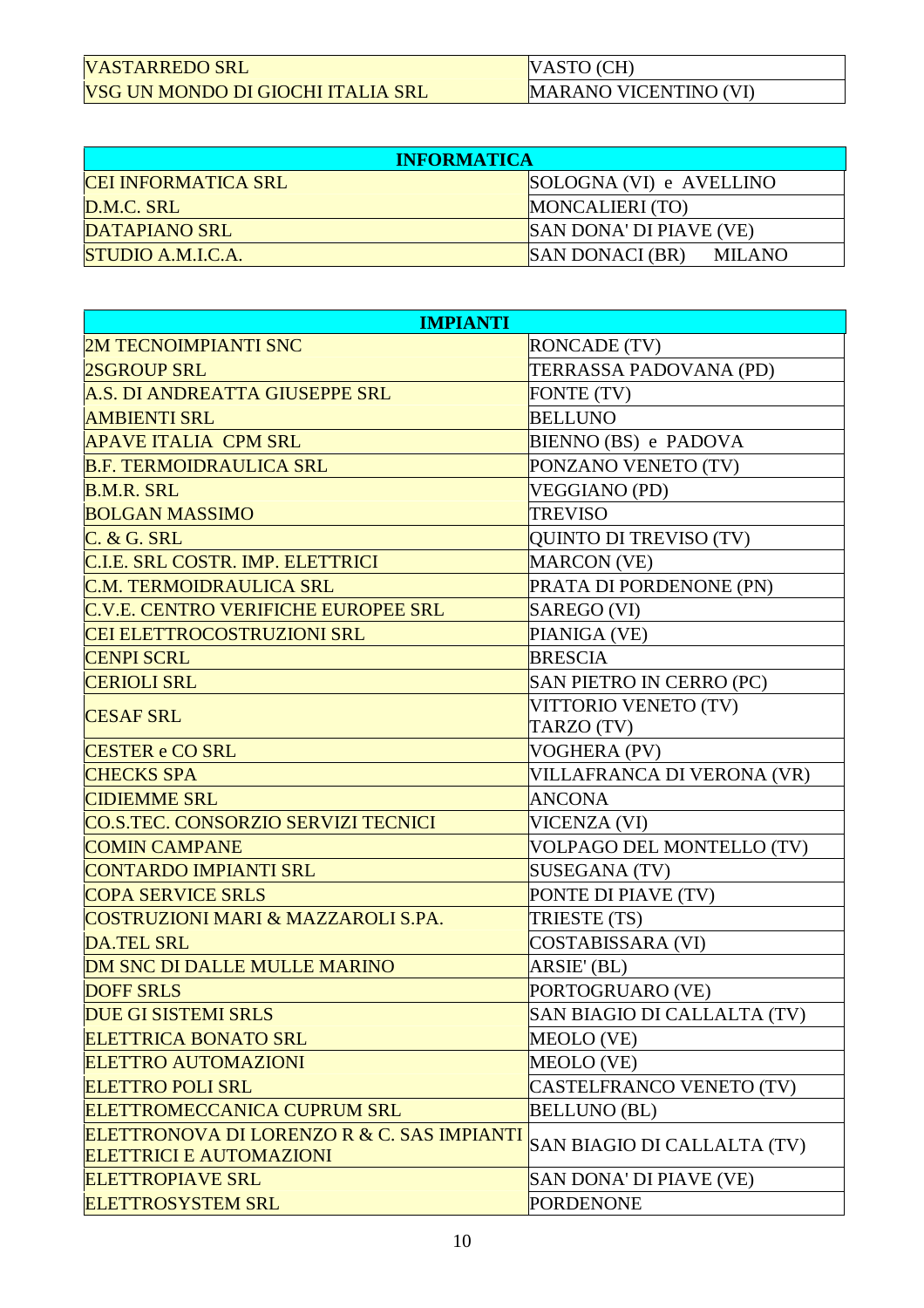| ELMA S.P.A.                                  | FLERO (BS)                                                |
|----------------------------------------------|-----------------------------------------------------------|
| <b>EMAR SISTEMI SRL</b>                      | SAN BIAGIO DI CALLALTA (TV)                               |
| <b>ERRECI SISTEMI SRL</b>                    | <b>CARBONERA (TV)</b>                                     |
| <b>ESSEPI IMPIANTI SRL</b>                   | <b>GIAVERA DEL MONTELLO (TV)</b>                          |
| <b>EVENTI PIU' DI LUIGI ZAGO</b>             | <b>BUSSOLENGO (VR)</b>                                    |
| <b>F.LLI BALLARIN SRL</b>                    | SAN DONA' DI PIAVE (VE)                                   |
| <b>F.LLI CAROLLO SRL</b>                     | ZUGLIANO (VI)                                             |
| <b>F.M. INSTALLAZIONI SRL</b>                | <b>MOGLIANO VENETO (TV)</b>                               |
| FACCO M. S.R.L.                              | SANTA GIUSTINA IN COLLE (PD)                              |
| <b>FALCARO SRL</b>                           | <b>PADOVA</b>                                             |
| <b>FALIVA MANUTENZIONI ELETTRICHE</b>        | ROMANO D'EZZELINO (VI)                                    |
| <b>FRAPPA IMPIANTI SRL</b>                   | CAMINO AL TAGLIAMENTO (UD)                                |
| <b>FUTUR LUX SRL</b>                         | <b>MASERADA SUL PIAVE (TV)</b>                            |
| <b>GASPARINI IMPIANTI SRL</b>                | <b>ISTRANA (TV)</b>                                       |
| <b>GB LIGHT</b>                              | PONZANO VENETO (TV)                                       |
| <b>GIANNI BOTTER IMPIANTI SRL</b>            | TREVIGNANO (TV)                                           |
| <b>GIEFFE IMPIANTI SNC</b>                   | PIEVE DI SOLIGO (TV)                                      |
| <b>GIUST GINO</b>                            | <b>FONTANELLE (TV)</b>                                    |
| <b>GLOBAL ENERGY SRL</b>                     | CESSALTO (TV)                                             |
| <b>GRANCARA IMPIANTI SRL</b>                 | <b>QUINTO VICENTINO (VI)</b>                              |
| <b>GRUPPO I.TI.EFFE s.r.l.</b>               | PAESE (TV)                                                |
| <b>GRUPPO MELINA SRL</b>                     | <b>ARZERELLO (PD)</b>                                     |
| <b>GRUPPO SIGI SRLS</b>                      | RAPAGNANO (FM)                                            |
| <b>I.C.M. IMPIANTI SRL</b>                   | VAZZOLA (TV)                                              |
| <b>ICOVER SPA</b>                            | <b>ROMA</b>                                               |
| <b>IME SERVICE SRLS</b>                      | DOMEGLIARA (VR)                                           |
| <b>IMPRESA COSTRUZIONI ELETTRICHE SCHENA</b> | <b>BELLUNO</b>                                            |
| <b>MARIO</b>                                 |                                                           |
| <b>INTRECCI SRL</b>                          | <b>COLOGNA VENETA (VR)</b>                                |
| <b>ISPER S.R.L.</b>                          | <b>ROMA</b>                                               |
| <b>ISTEL SRL</b>                             | LUSIANA (VI)                                              |
| LA TECNICA SERVIZI DI BERGAMO SIMONE         | ZENSON DI PIAVE (TV)                                      |
| LEONARDI ANTONIO SRL IMPIANTI ELETTRICI      | ZUGLIANO (VI)                                             |
| <b>LORENZI ELETTRONICA SRL</b>               | <b>MOZZACANE (VR)</b>                                     |
| LS ENGINEERING & SAFETY SRL                  | <b>PORDENONE</b>                                          |
| <b>LUCEN SRL</b>                             | <b>SAN VENDEMMIANO (TV)</b>                               |
| <b>LUMIEI IMPIANTI SRL</b>                   | <b>SAURIS (UD)</b><br><b>VILLA</b><br><b>SANTINA (UD)</b> |
| <b>LUX PLANET DI CALDERARO ALBERTO</b>       | SAN BIAGIO DI CALLATA (TV)                                |
| MAZZOBEL & MARTIGNAGO S.R.L.                 | <b>TREVISO</b>                                            |
| <b>MAZZON MARCO</b>                          | FOSSALTA DI PIAVE (VE)                                    |
| <b>NOBILE IMPIANTI SRL</b>                   | S. GIORGIO DI NOGARO (UD)                                 |
| NONINO IMPIANTISTICA SCARL                   | PRADAMANO (UD)                                            |
| <b>OESSE SRLS</b>                            | SAN GIORGIO IN BOSCO (PD)                                 |
| <b>OMNIA ENERGY 3 SRL</b>                    | <b>SAN GIORGIO DELLA</b>                                  |
|                                              |                                                           |
| <b>O.P.I. ORGANIZZAZIONE PREVENZIONE</b>     | RICHINVELDA (PN)<br><b>PADOVA</b>                         |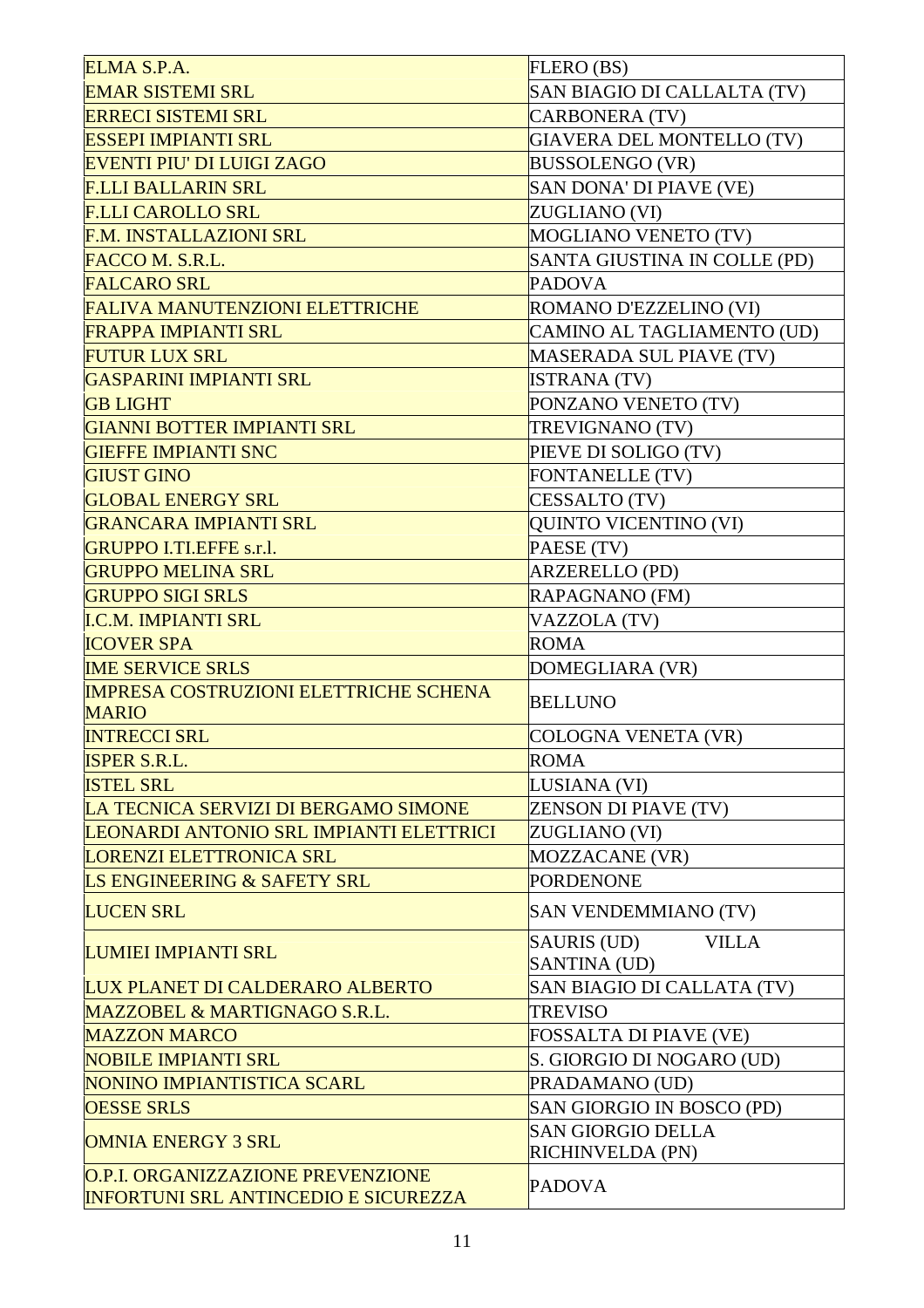| PETRIS SISTEMI SNC DI ING PETRIS GIANLUCA &<br>C.                          | <b>PADOVA</b>                            |
|----------------------------------------------------------------------------|------------------------------------------|
| <b>PLM TECHNOLOGY</b>                                                      | MONASTIER DI TREVISO (TV)                |
| <b>POWER ON SRL</b>                                                        | <b>NEGRISIA (TV)</b>                     |
| <b>PRATA SRL</b>                                                           | PARTEGADA DI LATISANA (UD)               |
| <b>PRESOTTO ENNIO SRL</b>                                                  | PORCIA (PN)                              |
| <b>PROFESSSIONE SICUREZZA SRL</b>                                          | CERNUSCO SUL NAVIGLIO (MI)               |
| <b>PROGETTI IN LUCE SAS</b>                                                | <b>MARENO DI PIAVE (TV)</b>              |
| <b>QUERELLA IMPIANTI ELETTRICI SRL</b>                                     | ODERZO (TV)                              |
| <b>R.G. IMPIANTI SRL</b>                                                   | SALZANO (VE)                             |
| <b>RADAR SRL</b>                                                           | NOVENTA PADOVANA (PD)                    |
| <b>RAMON CLAUDIO SRL</b>                                                   | SAN BIAGIO DI CALLATA (TV)               |
| <b>RANZATO IMPIANTI S.R.L.</b>                                             | <b>PADOVA</b>                            |
| <b>REFCOM DI MORANDIN ANDREA</b>                                           | SAN BARTOLOMEO DI BREDA DI<br>PIAVE (TV) |
| <b>RIZZATO IMPIANTI SRL</b>                                                | <b>VICENZA</b>                           |
| S. & G. IMPIANTI ELETTRICI DI TONIAZZO SERGIO<br>& CHEMELLO GIORGIO S.N.C. | MAROSTICA (VI)                           |
| <b>S.E.A. IMPIANTI SRL</b>                                                 | <b>ERACLEA (VE)</b>                      |
| S.I.E.I. SOCIETA' IMPIANTI ELETTRICI<br><b>INDUSTRIALI SRL</b>             | <b>QUINTO VICENTINO (VI)</b>             |
| S.I.M.E.T. SRL                                                             | ALBIGNASEGO (PD)                         |
| <b>SECUR SYSTEM SRL</b>                                                    | SILEA (TV)                               |
| SERVICE.COM842 S.R.L.                                                      | SAN BIAGIO DI CALLALTA (TV)              |
| <b>SINA IMPIANTI SRL</b>                                                   | <b>SAN QUIRINO (PN)</b>                  |
| <b>SINTEC INFORMATICA</b>                                                  | MONTA' D'ALBA (CN)                       |
| <b>SIRIO SRL</b>                                                           | ROVEREDO IN PIANO (PN)                   |
| SOCIETA' INGEGNERI VERIFICATORI SRL                                        | <b>BOLOGNA</b>                           |
| <b>SOLICUM SNC DI ZUAN MARIO &amp; C.</b>                                  | FARRA DI SOLIGO (TV)                     |
| <b>SUPER SYSTEM DI DE MARTIN &amp; C.</b>                                  | <b>SACILE (PN)</b>                       |
| <b>TC IMPIANTI SRL</b>                                                     | PORDENONE (PN)                           |
| <b>TECNEL S.I.E.E. S.R.L.</b>                                              | PONZANO VENETO (TV)                      |
| <b>TECNO GAS SISTEM SRL</b>                                                | <b>CADONEGHE (PD)</b>                    |
| TECNOIMPIANTI CONTARDO S.R.L.                                              | <b>CONEGLIANO (TV)</b>                   |
| <b>TECNOTEAM IMPIANTI</b>                                                  | PONZANO VENETO (TV)                      |
| <b>TERMOIDRAULICA SUSIN SRL</b>                                            | <b>ZERO BRANCO (TV)</b>                  |
| TERMOIDRAULICA TOFFOLETTO CLAUDIO                                          | <b>GIAVERA DEL MONTELLO (TV)</b>         |
| <b>TERMOSANITARIA PASINATO SRL</b>                                         | <b>VERONA (VR)</b>                       |
| TERMOTECNICA DELLA GIUSTINA SRL                                            | VITTORIO VENETO (TV)                     |
| <b>TESSER ANTENNE</b>                                                      | <b>TREVISO</b>                           |
| <b>TONIN GASTONE SRL</b>                                                   | LOREGGIA (PD)                            |
| <b>TOP MEDIA WEB &amp; RESEARCH SRLS</b>                                   | <b>VERONA</b>                            |
| <b>TRAFFIC TECNOLOGY SRL</b>                                               | <b>MAROSTICA (VI)</b>                    |
| <b>TREVI SRL</b>                                                           | <b>PADOVA</b>                            |
| <b>TRIVENETO SRL</b>                                                       | <b>CORNUDA (TV)</b>                      |
| VENDITTI LUMINARIE                                                         | CARPIONE (IS)                            |
| <b>VERITEC - S.R.L.</b>                                                    | <b>VERONA</b>                            |
| <b>ZERO+ INNOVAZIONI SRL</b>                                               | CASTELLO DI GODEGO (TV)                  |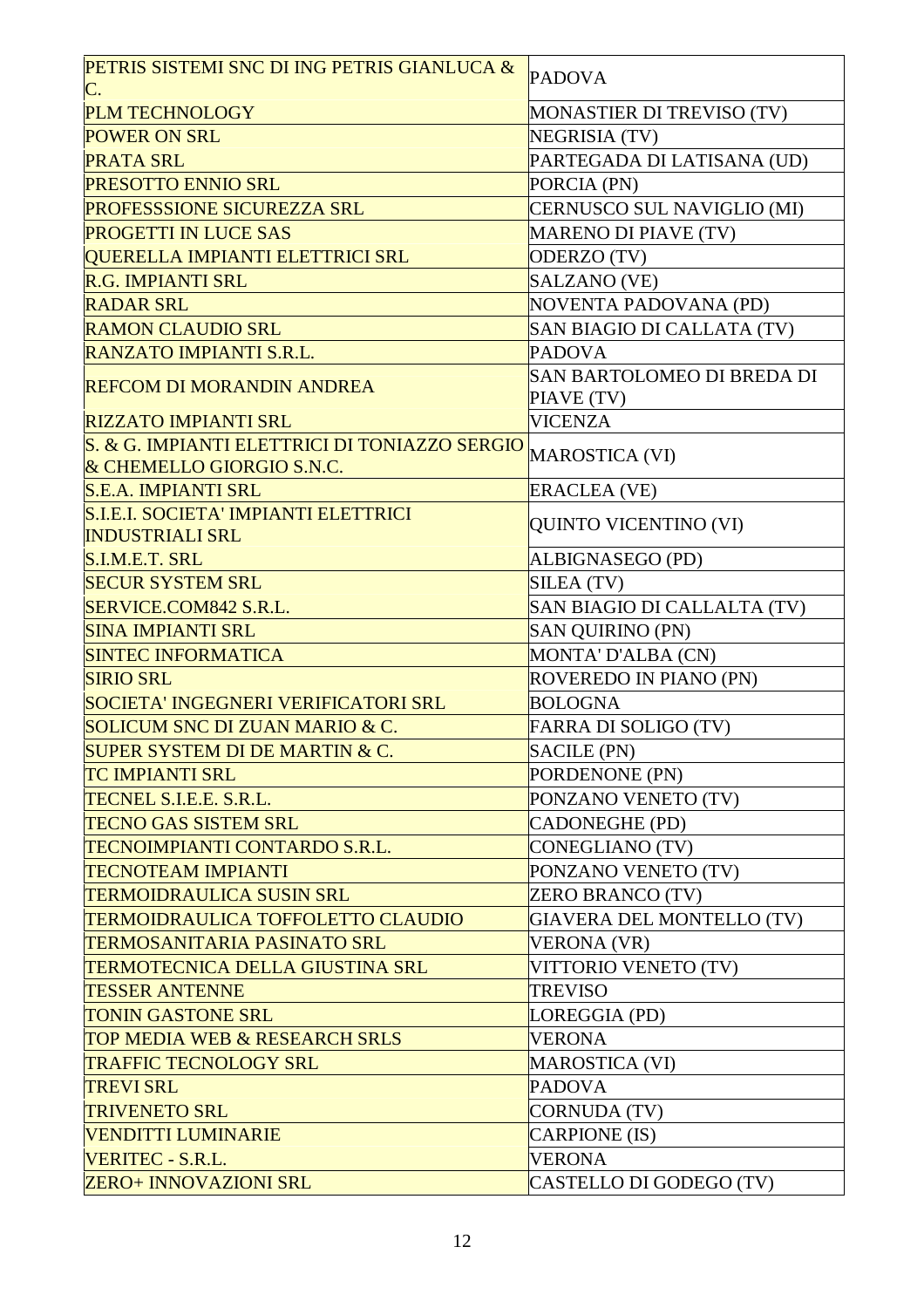| <b>INDAGINI</b>                             |                                   |
|---------------------------------------------|-----------------------------------|
| 4 EMME SERVICE SPA                          | <b>TREVISO</b>                    |
| <b>GEOCONSULT SRL SERVIZI DI INGEGNERIA</b> | QUINTO DI TREVISO (TV)            |
| <b>GEO-LAND SRI</b>                         | <b>BOLZANO</b>                    |
| IGS S.R.L.                                  | <b>TRIESTE e SANTO STEFANO DI</b> |
|                                             | $CADORE$ (BL)                     |
| LABORATORIO R'bk SRL                        | LIMANA (BL)                       |

| <b>MACCHINARI PER VERDE</b>            |                             |
|----------------------------------------|-----------------------------|
| <b>BASTIANON SNC DI MIRKO E TULLIO</b> | SAN BIAGIO DI CALLALTA (TV) |
| <b>CO.MA.R. SNC</b>                    | <b>ZERO BRANCO (TV)</b>     |
| <b>GIURATO SRL</b>                     | ZANE' (VI)                  |
|                                        | ALTAVILLA VICENTINA (VI)    |
| <b>LB BOTTER SRL</b>                   | <b>TREVISO</b>              |
| <b>OMPRA SNC</b>                       | SAN BIAGIO DI CALLALTA (TV) |
| <b>ONE TRACK</b>                       | QUARTO D'ALTINO (VE)        |
| PERUZZO SRL                            | CURTAROLO (PD)              |
| <b>RINALDIN SNC</b>                    | PONTE DI PIAVE (TV)         |
| <b>SOLIGON SAS</b>                     | SAN BIAGIO DI CALLALTA (TV) |

| <b>MEZZI</b>                                                         |                                 |
|----------------------------------------------------------------------|---------------------------------|
| <b>ATI SPA</b>                                                       | <b>VILLORBA (TV)</b>            |
| AUTOFFICINA CARONELLO AUTO E SERVICE SAS SAN BIAGIO DI CALLALTA (TV) |                                 |
| AUTOFFICINA PERON CLAUDIO, FIGLI & C SNC                             | <b>SACILE (PN)</b>              |
| <b>AUTOSALONE 2000</b>                                               | SAN BIAGIO DI CALLALTA (TV)     |
| <b>CARROZZERIA OLMI SNC</b>                                          | SAN BIAGIO DI CALLALTA (TV)     |
| <b>CARROZZERIA ZORZI SRL</b>                                         | <b>CARBONERA (TV)</b>           |
| <b>CAVASIN LUIGI &amp; C. SNC</b>                                    | OLMI (TV)                       |
| <b>DA ROS AUTOMOBILI SNC</b>                                         | MONASTIER (TV)                  |
| DAL BELLO SRL                                                        | <b>CONEGLIANO (TV)</b>          |
| DAL BO' MOBILITY SRL                                                 | <b>SAN VENDEMIANO (TV)</b>      |
| EUROCARROZZERIA 2000 SNC DI BORSATTO &                               | SAN BIAGIO DI CALLALTA (TV)     |
| <b>TOPPAN</b>                                                        |                                 |
| <b>GIURATO SRL</b>                                                   | ZANE' (VI)                      |
|                                                                      | <b>ALTAVILLA VICENTINA (VI)</b> |
| <b>JCB SPA</b>                                                       | ASSAGO (MI)                     |
| <b>LOCATELLI EUROCONTAINERS SPA</b>                                  | COLOGNO AL SERIO (BG)           |
| <b>MONETTI GROUP SRL</b>                                             | CAMPOLONGO MAGGIORE (VE)        |
| OFFICINA PAVAN GUERRINO SRL                                          | POVEGLIANO (TV)                 |
| <b>OMPRA SNC</b>                                                     | SAN BIAGIO DI CALLALTA (TV)     |
| <b>ORMET SRL</b>                                                     | <b>COLLE UMBERTO (TV)</b>       |
| <b>SILCAR</b>                                                        | <b>TREVISO</b>                  |
| <b>STEFANELLI SPA</b>                                                | PIANIGA (VE)                    |
| <b>TEZCAR V.I. SRL</b>                                               | TEZZE (TV)                      |
| <b>TUTTO DIESEL SRL</b>                                              | <b>MONSELICE (PD)</b>           |
| <b>UNISOL 1CAR</b>                                                   | <b>PADOVA</b>                   |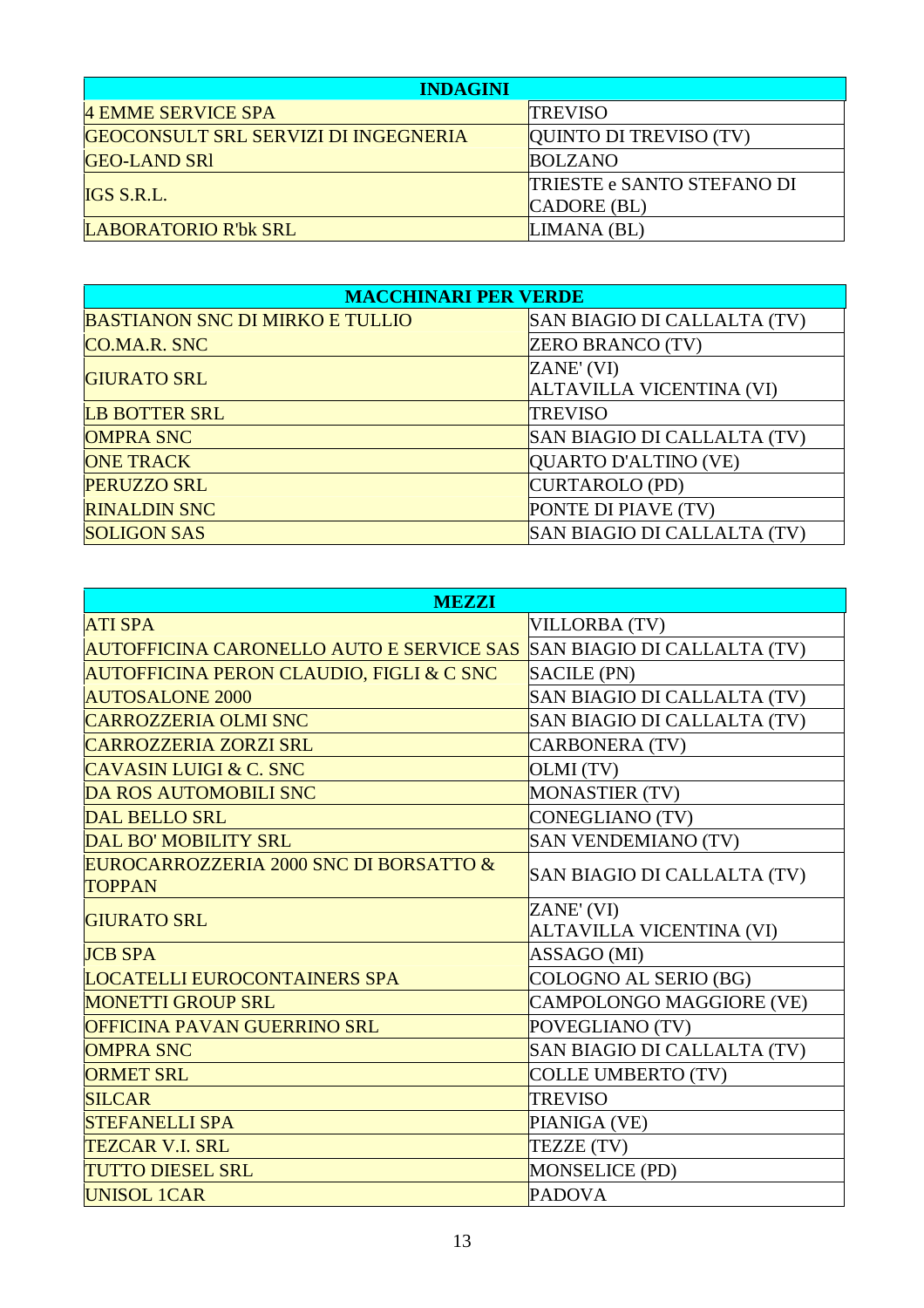| <b>SEGNALETICA STRADALE</b>                                     |                                               |  |
|-----------------------------------------------------------------|-----------------------------------------------|--|
| <b>3 G DIVISIONE SEGNALETIVA</b>                                | CORNEDO VICENTINO (VI)                        |  |
| <b>3G ITALIA</b>                                                | SAN SISTO (PG)                                |  |
| <b>ADRIATICA SRL</b>                                            | GRADO (GO)                                    |  |
| <b>ABS SRL</b>                                                  | ALLEGHE (BL)                                  |  |
| <b>AESYS SPA</b>                                                | <b>BRUSAPORTO (BG)</b>                        |  |
| <b>ALFA SRL</b>                                                 | <b>MASER (TV)</b>                             |  |
| <b>BRUGNARO CARLO SRL</b>                                       | <b>RONCADE (TV)</b>                           |  |
| <b>BUSANA SEGNALETCA SNC</b>                                    | PONTE SAN NICOLO' (PD)                        |  |
| C. & G. SRL                                                     | <b>QUINTO DI TREVISO</b>                      |  |
| CALORE LORIS SNC di CALORE MAURIZIO E<br><b>RICCARDO</b>        | ALBIGNASEGO (PD)                              |  |
| <b>CAMI SRL</b>                                                 | SAN BIAGIO DI CALLALTA (TV)                   |  |
| <b>CLGLESSE SRL</b>                                             | MASERA' DI PADOVA (PD)                        |  |
| <b>CIMS SRL</b>                                                 | <b>CASTELGUELFO (BO)</b>                      |  |
| CO.MA.C. SRL                                                    | ROMANO D'EZZELINO (VI)                        |  |
| <b>COSTRUZIONI MARI &amp; MAZZAROLI S.PA.</b>                   | TRIESTE (TS)                                  |  |
| <b>DIEFFE SRL SEGNALETICA STRADALE E DI</b><br><b>SICUREZZA</b> | CROCETTA DEL MONTELLO (TV)                    |  |
| <b>ECOLOSIA SRL</b>                                             | <b>CORDENONS (PN)</b>                         |  |
| <b>ECOTRAFFIC SRL</b>                                           | GUIDIZZOLO (MN) MERCALLO (VA)                 |  |
| <b>EFFEPI SRL</b>                                               | CAVASO DEL TOMBA (TV)                         |  |
| <b>ELAN CITY</b>                                                | <b>TORINO</b>                                 |  |
| <b>EMMEBI SRL</b>                                               | SONCINO (CR)                                  |  |
| <b>EUROMONTAGGI SNC</b>                                         | <b>VILLANOVA (PD)</b>                         |  |
| <b>FLY SRL</b>                                                  | CASTELFRANCO VENETO (TV)                      |  |
| <b>FORNITURE &amp; SERVIZI GENERALI SRL</b>                     | CASTELLANZA (VA)<br><b>VILLA CORTESE (MI)</b> |  |
| <b>GPS SEGNALETICA SRL</b>                                      | FOSSALTA DI PIAVE (VE)                        |  |
| <b>IVS SRL</b>                                                  | <b>MONASTIER (TV)</b>                         |  |
| <b>KONSUM SRL</b>                                               | <b>CORNUDA (TV)</b>                           |  |
| <b>LASTIMMA SRL</b>                                             | SAN DONA' DI PIAVE (VE)                       |  |
| <b>LAZZARI SRL</b>                                              | MAGLIE (LE)                                   |  |
| <b>MORETTI WALTER SRL</b>                                       | ALBIANO MAGRA (MS)                            |  |
| <b>NUOVA SISOV SRL</b>                                          | PIEVE DEL GRAPPA (TV)                         |  |
| ONGARO SEGNALETICA STRADALE SRL                                 | <b>BREGANZE (VI)</b>                          |  |
| <b>OLGA SRL</b>                                                 | PRATOLA PELIGNA (AQ)                          |  |
| PADANA SEGNALETICA STRADALE SRL                                 | TOMBOLO (PD)                                  |  |
| POVEGLIANO SEGNALETICA STRADALE SNC                             | LANCENIGO DI VILLORNA (TV)                    |  |
| PSR PRODUCT SERVICE ROAD SRL                                    | POZZOLENGO (BS)                               |  |
| SAVINO FORTUNATO DI SAVINO PALMA                                | <b>FRIGENTO (AV)</b>                          |  |
| <b>SE.M.PRE SRL</b>                                             | SANTA MARIA DI SALA (VE)                      |  |
| <b>SEBERG SRL</b>                                               | CURNO (BG)                                    |  |
| <b>SEGNALETICA CASTELLANA</b>                                   | CASTELFRANCO VENETO (TV)                      |  |
| <b>SEGNALETICA CILIENSE SRLS</b>                                | TORRE DI MOSTO (VE)                           |  |
| <b>SEGNALETICA NOVARESE SRL</b>                                 | VARESE e CASTELLETTO TICINO                   |  |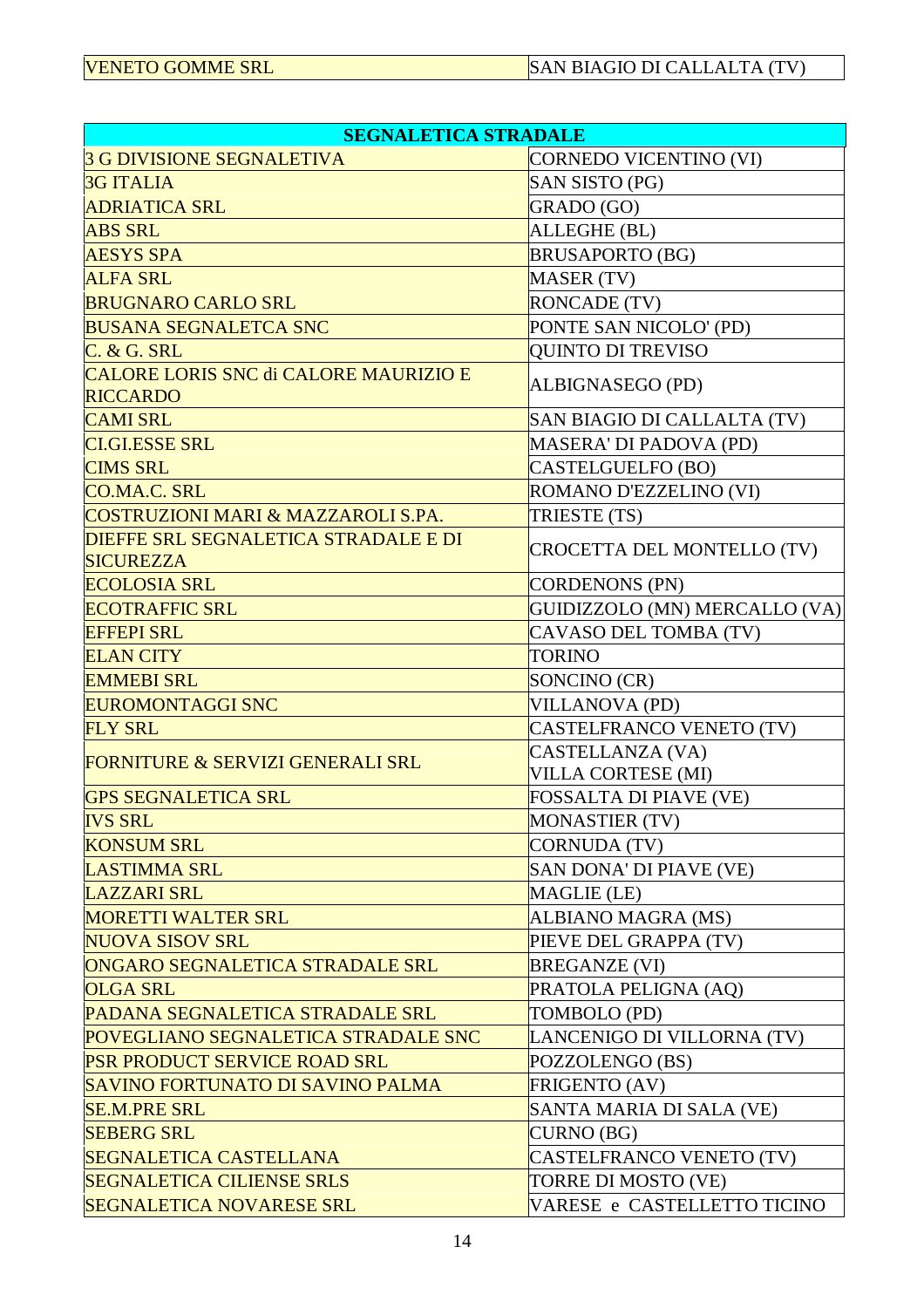|                                                                        | (NO)                                            |
|------------------------------------------------------------------------|-------------------------------------------------|
| SEGNALETICA STRADALE CONSELVANA DI<br><b>DESTRO PAOLO &amp; C. SNC</b> | CONSELVE (PD)                                   |
| SEGNALETICA VICENZA DI MOLDOVEANU<br><b>VASILE DAN</b>                 | CALDOGNO (VI)                                   |
| <b>SEGNALSTRADE VENETA SCRL SOCIETA'</b><br><b>COPERATIVA</b>          | SAN PIETRO VIMINARIO (PD)                       |
| <b>SI.SE SISTEMI SEGNALETICI SPA</b>                                   | <b>CASTIGLIONE DELLE STIVIERE</b><br>(MN)       |
| <b>SICUREZZA E AMBIENTE SRL</b>                                        | <b>ROMA</b>                                     |
| <b>SISAS SPA</b>                                                       | ELLERA SCALO (PG)                               |
| <b>SOVAC SRL SEGNALETICA STRADALE</b>                                  | <b>PADOVA</b>                                   |
| T.E.S. SPA                                                             | <b>VEDELAGO (TV)</b>                            |
| <b>TEC.SE SRL</b>                                                      | ROMANO D'EZELINO (VI)                           |
| <b>TOP SEGNALETICA</b>                                                 | CASIER (TV)                                     |
| <b>TRIVENETA SRL</b>                                                   | SALZANO (VE) CASTELFRANCO<br><b>VENETO (TV)</b> |
| VENETA SICUREZZA E SEGNALETICA STRADALE<br><b>SRL</b>                  | DUE CARRARE (PD)                                |
| <b>ZINI ELIO SRL</b>                                                   | IMOLA (BO)                                      |

| <b>SGOMBERO NEVE</b>                       |                                |
|--------------------------------------------|--------------------------------|
| <b>ALTERNATIVA AMBIENTE SOC COOP</b>       | <b>CARBONERA (TV)</b>          |
| AZ. AG. VIVAI TOLLIO MANUEL                | VILLAFRANCA PADOVANA (PD)      |
| <b>BIZZOTTO MARIANO &amp; FIGLI S.R.L.</b> | CASSOLA (VI)                   |
| <b>BORDIGNON SNC</b>                       | TEZZE SUL BRENTA (VI)          |
| <b>BORTOT ALESSANDRO</b>                   | PONTE NELLE ALPI (BL)          |
| <b>BRUGNARO CARLO SRL</b>                  | <b>RONCADE (TV)</b>            |
| <b>CONTERI AND CO.</b>                     | SAN MAURO TORINESE (TO)        |
| <b>CONSORZIO STABILE CAMPOSTRINI</b>       | SABBIONARIA D'AVIO (TN)        |
| <b>CORBANESE SCAVI SAS</b>                 | SAN BIAGIO DI CALLALTA (TV)    |
| <b>DAL FARRA FLAVIO</b>                    | <b>BELLUNO (BL)</b>            |
| <b>DOLOMITI STRADE SRL</b>                 | ALPAGO (BL)                    |
| <b>EOS COPERATIVA SOCIALE</b>              | RESANA (TV) CASTEL FRANCO      |
|                                            | <b>VENETO (TV)</b>             |
| <b>FRACASSIN GABRIELE</b>                  | <b>RONCADE (TV)</b>            |
| <b>FRATELLI MASSOLIN SRL</b>               | MERLENGO DI PONZANO VENETO     |
|                                            | (TV)                           |
| <b>FRATELLI STANGHERLIN SRL</b>            | CASTELFRANCO V.TO (TV)         |
| <b>GREEN COOP</b>                          | MASERA' DI PADOVA (PD)         |
| IL VERDE DI MAZZONETTO LUIGI SRL           | S. MARTINO DI LUPARI (PD)      |
| <b>IMPRESA OLIVOTTO S.R.L.</b>             | <b>OSPITALE DI CADORE (BL)</b> |
| <b>MACCARI RENZO</b>                       | SAN BIAGIO DI CALLALTA (TV)    |
| <b>MAS SYSTEM SRL</b>                      | <b>PALERMO</b>                 |
| <b>NATURAL SERVICE SNC</b>                 | CAZZAGO DI PIANIGA (VE)        |
| QUERCUS GIARDINI SNC DI PERIN ANDREA E     | <b>RESANA (TV)</b>             |
| <b>GIROTTO MATTIA</b>                      |                                |
| <b>ROMANO DINO SRL</b>                     | CASAL SUL SILE (TV)            |
| SEGNALETICA STRADALE CONSELVANA DI         | CONSELVE (PD)                  |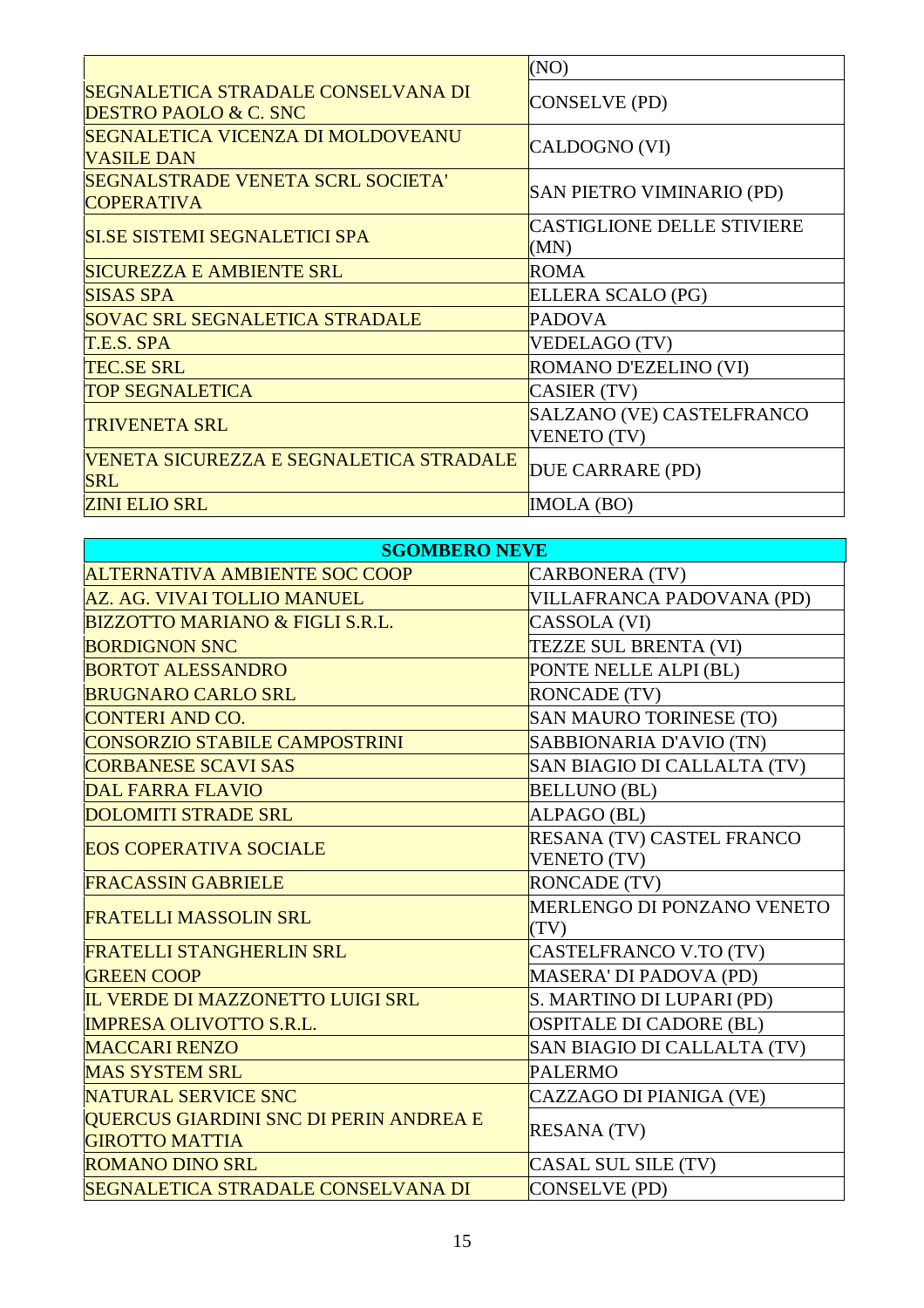| <b>DESTRO PAOLO &amp; C. SNC</b>                      |                           |
|-------------------------------------------------------|---------------------------|
| <b>TEGETES</b>                                        | TEZZE DI PIAVE (TV)       |
| <b>TORRESAN SCAVI DI TORRESAN GEOM. CARLO &amp;  </b> | FONTE (TV)                |
| C. SNC                                                |                           |
| <b>VENETA BITUMI SNC</b>                              | PREGANZIOL (TV)           |
| <b>WD SALT SRL</b>                                    | MARGHERITA DI SAVOIA (BT) |
| <b>ZANCHIN FLAVIO</b>                                 | VILLA DEL CONTE (PD)      |

| <b>SICUREZZA E VIGILANZA</b>                                                            |                                 |
|-----------------------------------------------------------------------------------------|---------------------------------|
| A.M.I. ITALIA SRL                                                                       | MILANO e QUARTO (NA)            |
| C. & G. SRL                                                                             | QUINTO DI TREVISO (TV)          |
| <b>CAMI SRL</b>                                                                         | SAN BIAGIO DI CALLALTA (TV)     |
| <b>CIVIS SPA</b>                                                                        | MILANO e VILLORBA (TV)          |
| <b>COSTRUZIONI MARI &amp; MAZZAROLI S.PA.</b>                                           | TRIESTE (TS)                    |
| DALCA ANTINFORTUNISTICA SRL                                                             | <b>TREVISO</b>                  |
| <b>EMERGO SRL</b>                                                                       | <b>VILLORBA (TV)</b>            |
| <b>F.LLI PIZIOLLO SRL</b>                                                               | <b>QUINTO DI TREVISO (TV)</b>   |
| <b>FALCARO SRL</b>                                                                      | <b>PADOVA</b>                   |
| <b>GIURATO SRL</b>                                                                      | ZANE' (VI)                      |
|                                                                                         | <b>ALTAVILLA VICENTINA (VI)</b> |
| <b>KONSUM SRL</b>                                                                       | <b>CORNUDA (TV)</b>             |
| <b>ICA SYSTEM SRL</b>                                                                   | <b>CASTAGNOLE DI PAESE (TV)</b> |
| <b>LAVI TREVIGIANA SRL</b>                                                              | <b>VILLORBA (TV)</b>            |
| <b>LB BOTTER SRL</b>                                                                    | <b>TREVISO</b>                  |
| LOW COST SERVICE SNC DI A. ASCARI & C.                                                  | CARPI (MO)                      |
| MAZZOBEL & MARTIGNAGO S.R.L.                                                            | <b>TREVISO</b>                  |
| <b>MEDICASL</b>                                                                         | <b>SAN VENDEMIANO (TV)</b>      |
| MYO+ SRL                                                                                | POGGIO TORRIANA (RN)            |
| <b>O.P.I. ORGANIZZAZIONE PREVENZIONE</b><br><b>INFORTUNI SRL ANTINCEDIO E SICUREZZA</b> | <b>PADOVA</b>                   |
| PROFESSSIONE SICUREZZA SRL                                                              | CERNUSCO SUL NAVIGLIO (MI)      |
| <b>RANGERS SRL</b>                                                                      | <b>VICENZA</b>                  |
| <b>SEBERG SRL</b>                                                                       | CURNO (BG)                      |
| <b>SECURITALIA IVRI SPA</b>                                                             | <b>COMO</b>                     |
| <b>SECURITY DOCTOR SRL SERVIZI PER LA</b><br><b>SICUREZZA</b>                           | PREGANZIOL (TV)                 |
| TOP SECRET INVESTIGAZIONI E SICUREZZA SRL                                               | <b>MESTRE - VENEZIA</b>         |
| VIS GROUP VIGILANZA INVESTIGAZIONE<br><b>SICUREZZA</b>                                  | MONTEBELLUNA (TV)               |

| <b>SPORT</b>                    |                                 |
|---------------------------------|---------------------------------|
| <b>AGEC SERVICE SRL</b>         | SELVAZZANO DENTRO (PD)          |
| <b>ALL STARS ACTION PARCKS</b>  | VIGONZA (PD)                    |
| <b>ARREDO PARK SRL</b>          | <b>VERONA</b>                   |
| <b>ARTISPORT S.R.L.</b>         | <b>REVINE LAGO (TV)</b>         |
| <b>BATTISTELLA SPA</b>          | <b>PASIAN DI PORDENONE (PN)</b> |
| <b>BENITO ARREDO URBANO SRL</b> | <b>MILANO</b>                   |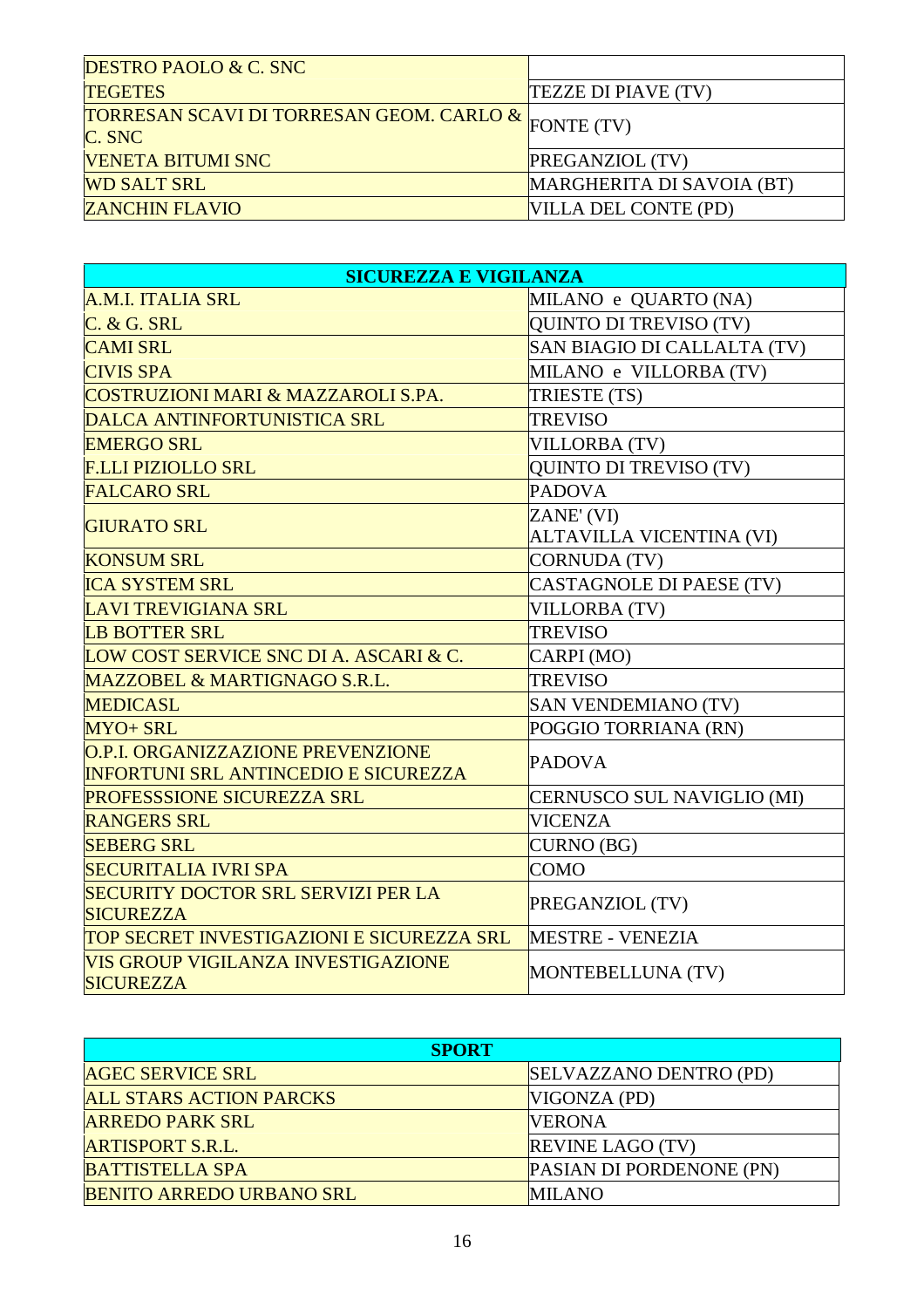| <b>B-TREND SRL</b>                                        | FELETTO UMBERTO (UD)          |
|-----------------------------------------------------------|-------------------------------|
| C.A.V.S.                                                  | CASTELLO RAGANZUOLO DI SAN    |
|                                                           | FIOR (TV)                     |
| <b>CODEX SRL</b>                                          | <b>DOSSON DI CASIER (TV)</b>  |
| <b>DALLA RIVA SPORTFLOORS</b>                             | CAERANO DI SAN MARCO (TV)     |
| <b>DIEFFE ARREDO URBANO SRL</b>                           | PESCHIERA BORROMEO (MI) e     |
|                                                           | <b>MILANO</b>                 |
| <b>DIMO GROUP SRL</b>                                     | <b>RACALE (LE)</b>            |
| <b>ECORAPPRESENTANZE DI DE LUCCA M. E PAVAN</b><br>C. SNC | ODERZO (TV)                   |
| <b>EDILE RIVIERA SAS</b>                                  | FIESSO D'ARTICO (VE)          |
| <b>ENNOVA SOLUTION SRL</b>                                | <b>MODENA</b>                 |
| <b>EUROFORM K. WINKLER SRL</b>                            | <b>CAMPO TURES (BZ)</b>       |
| <b>EVOLPLAY SRL</b>                                       | <b>GRASSOBBIO (BG)</b>        |
| <b>FESTOPOLOIS</b>                                        | DOGLIOLA (CH)                 |
| <b>FLY SRL</b>                                            | CASTELFRANCO VENETO (TV)      |
| <b>GAMMA SPORT SRL</b>                                    | <b>SUSEGANA (TV)</b>          |
| <b>GEA FUN EXPERIENCE SRL UNIPERSONALE</b>                | LANGHIRANO (PR)               |
| <b>GOTTARDO SRL</b>                                       | CAMPODARSEGO (PD)             |
| <b>GRADIM GIOCHI SAS</b>                                  | <b>UGENTO</b> (LE)            |
| <b>GREEN ARREDA</b>                                       | VASTO (CH)                    |
| <b>GREEN FORNITURE SRL</b>                                | <b>MONSELICE (PD)</b>         |
| <b>GREEN LINES GROUP SAS</b>                              | COSTAMASNAGA (LC)             |
| <b>HOLZHOFF SRL</b>                                       | MEZZOLOMBARDO (TN)            |
| <b>ITATAMI SRL</b>                                        | MONTEBELLUNA (TV)             |
| <b>KENGURU PROFESSIONAL</b>                               | RIGA - LETTONIA               |
| <b>KOMPAN ITALIA SRL</b>                                  | <b>MILANO</b>                 |
| <b>LUCON SPORT SRL UNIPERSONALE</b>                       | ARONA (NO)                    |
| <b>MACAGI SRL</b>                                         | CINGOLI (MC)                  |
| NON SOLO ARREDO                                           | CASALSERUGO (PD)              |
| <b>NUOVA RADAR COOP.</b>                                  | LIMENA (PD)                   |
| <b>NUOVA SISOV SRL</b>                                    | PIEVE DEL GRAPPA (TV)         |
| <b>PM MODIFICHE SRL MY FUN</b>                            | ROSA' (VI)                    |
| <b>PROLUDIC SRL</b>                                       | CASTELNUOVO SCRIVIA (AL)      |
| POZZA 1865 SRL                                            | VALDAGNO (VI)                 |
| PUBBLIFEST ALLESTIMENTI SOC. COOP.A.R.L.                  | <b>FORLI'</b>                 |
| <b>SAFE LOG SRL</b>                                       | <b>QUARTO D'ALTINO (VE)</b>   |
| <b>SCHIAVI SPORT SRL</b>                                  | <b>PADOVA</b>                 |
| <b>SEGNALETICA CILIENSE SRLS</b>                          | TORRE DI MOSTO (VE)           |
| <b>SIRPAG DI CASAGRANDE ENRICO</b>                        | <b>QUINTO DI TREVISO (TV)</b> |
| <b>SKYFITNESS ITALIA</b>                                  | <b>TREVISO</b>                |
| <b>SPAZIO VERDE INTERNATIONAL SRL</b>                     | ALBIGNASEGO (PD)              |
| <b>SPORT SISTEM SRL</b>                                   | <b>SAN FIOR (TV)</b>          |
| <b>SPORTEK TRE SRL</b>                                    | CASSOLA (VI)                  |
| <b>STAC GROUP SRL</b>                                     | <b>ROVERETO (TN)</b>          |
| T.L.F.                                                    | <b>CORSALONE</b> (AR)         |
| <b>TOFFOLI GIOCHI</b>                                     | <b>SUSEGANA (TV)</b>          |
| <b>VASTARREDO SRL</b>                                     | VASTO (CH)                    |
|                                                           |                               |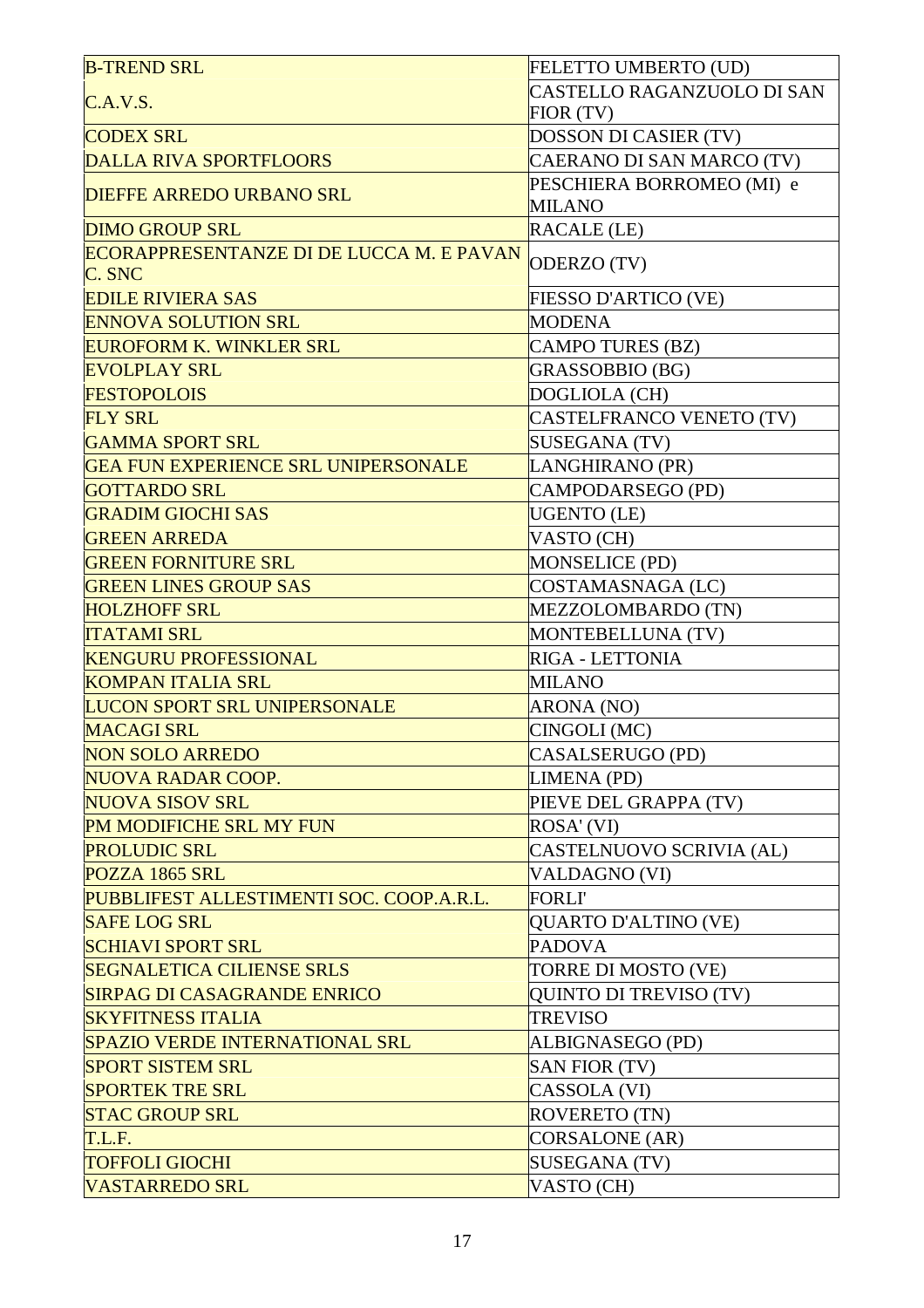| <b>VIVISPORT SRL</b>              | <b>SARMEDE</b> (TV)   |
|-----------------------------------|-----------------------|
| <b>VOLLEY E SPORT SRL</b>         | <b>TORINO</b>         |
| VSG UN MONDO DI GIOCHI ITALIA SRL | MARANO VICENTINO (VI) |

| <b>TECNICI</b>                   |                          |
|----------------------------------|--------------------------|
| <b>BARNABO' STEFANO</b>          | DOMEGGE DI CADORE (BL)   |
| <b>CITTA' SOTTO SCACCO</b>       | IVENEZIA                 |
| <b>COLOGNA SCAVI SRL</b>         | MONTECCHIO MAGGIORE (VI) |
| <b>INFRASTRUTTURE SICURE SRL</b> | GALLARATE (VA)           |
| <b>TECNOTEAM SERVIZI</b>         | PONZANO VENETO (TV)      |
| <b>VESCO GIARETTA SRL</b>        | TORRI DI QUARTESOLO (VI) |

| <b>VERDE</b>                               |                               |
|--------------------------------------------|-------------------------------|
| ALADINO SOCIETA' COOPERATIVA SOCIALE       | MIRANO (VE)                   |
| <b>ALFA SRL</b>                            | MASER (TV)                    |
| <b>ALTERNATIVA AMBIENTE SOC COOP</b>       | <b>CARBONERA (TV)</b>         |
| <b>APPALTI E GESTIONE DEL VERDE SRL</b>    | <b>NAPOLI</b>                 |
| <b>ARREDO PARK SRL</b>                     | <b>VERONA</b>                 |
| <b>ARTCO SOC. COOP.</b>                    | PALMANOVA (UD)                |
| <b>ASSOVERDE</b>                           | <b>ROMA</b>                   |
| <b>AURORA SOC. COOP.</b>                   | CHIOGGIA (VE)                 |
| AZ. AG. VIVAI TOLLIO MANUEL                | VILLAFRANCA PADOVANA (PD)     |
| <b>AZ. AGRICOLA CANDORIN</b>               | VOLPAGO DEL MONTELLO (TV)     |
| <b>AZ. AGRICOLA IL PRATO</b>               | SPRESIANO (TV)                |
| <b>AZZOLINI MATTEO</b>                     | DOMEGLIARA (VR)               |
| <b>BATTISTELLA GOLF SRL</b>                | <b>CHIONS (PN)</b>            |
| <b>BENITO ARREDO URBANO SRL</b>            | <b>MILANO</b>                 |
| <b>BIBLION SRL</b>                         | TORRI DI QUARTESOLO (VI)      |
|                                            | <b>ROMA</b>                   |
| <b>BIZZOTTO MARIANO &amp; FIGLI S.R.L.</b> | CASSOLA (VI)                  |
| <b>BORDIGNON SNC</b>                       | TEZZE SUL BRENTA (VI)         |
| <b>BORTOT ALESSANDRO</b>                   | PONTE NELLE ALPI (BL)         |
| <b>CAMPIGOTTO FIORI E GIARDINI</b>         | PREGANZIOL (TV)               |
| <b>CELEBRIN TARCISIO</b>                   | SAN BIAGIO DI CALLALTA (TV)   |
| <b>CONSORZIO FORESTALE LEGNO LOCALE</b>    | CALTRANO (VI)                 |
| <b>CONSORZIO SAN ZENO</b>                  | LAVAGNO (VR)                  |
| <b>COOPERATIVA SOCIALE PERSONA</b>         | PIOMBINO DESE (PD)            |
| <b>DAL FARRA FLAVIO</b>                    | <b>BELLUNO (BL)</b>           |
| <b>DIEFFE ARREDO URBANO SRL</b>            | PESCHIERA BORROMEO (MI) e     |
|                                            | <b>MILANO</b>                 |
| <b>DIMO GROUP SRL</b>                      | <b>RACALE (LE)</b>            |
| DM SNC DI DALLE MULLE MARINO               | ARSIE' (BL)                   |
| ECORAPPRESENTANZE DI DE LUCCA M. E PAVAN   | ODERZO (TV)                   |
| C. SNC                                     |                               |
| <b>ECOTRAFFIC SRL</b>                      | GUIDIZZOLO (MN) MERCALLO (VA) |
| <b>ECO-SERVICE SRL</b>                     | CORDOVARO (PN)                |
| <b>EOS COPERATIVA SOCIALE</b>              | RESANA (TV) e CASTEL FRANCO   |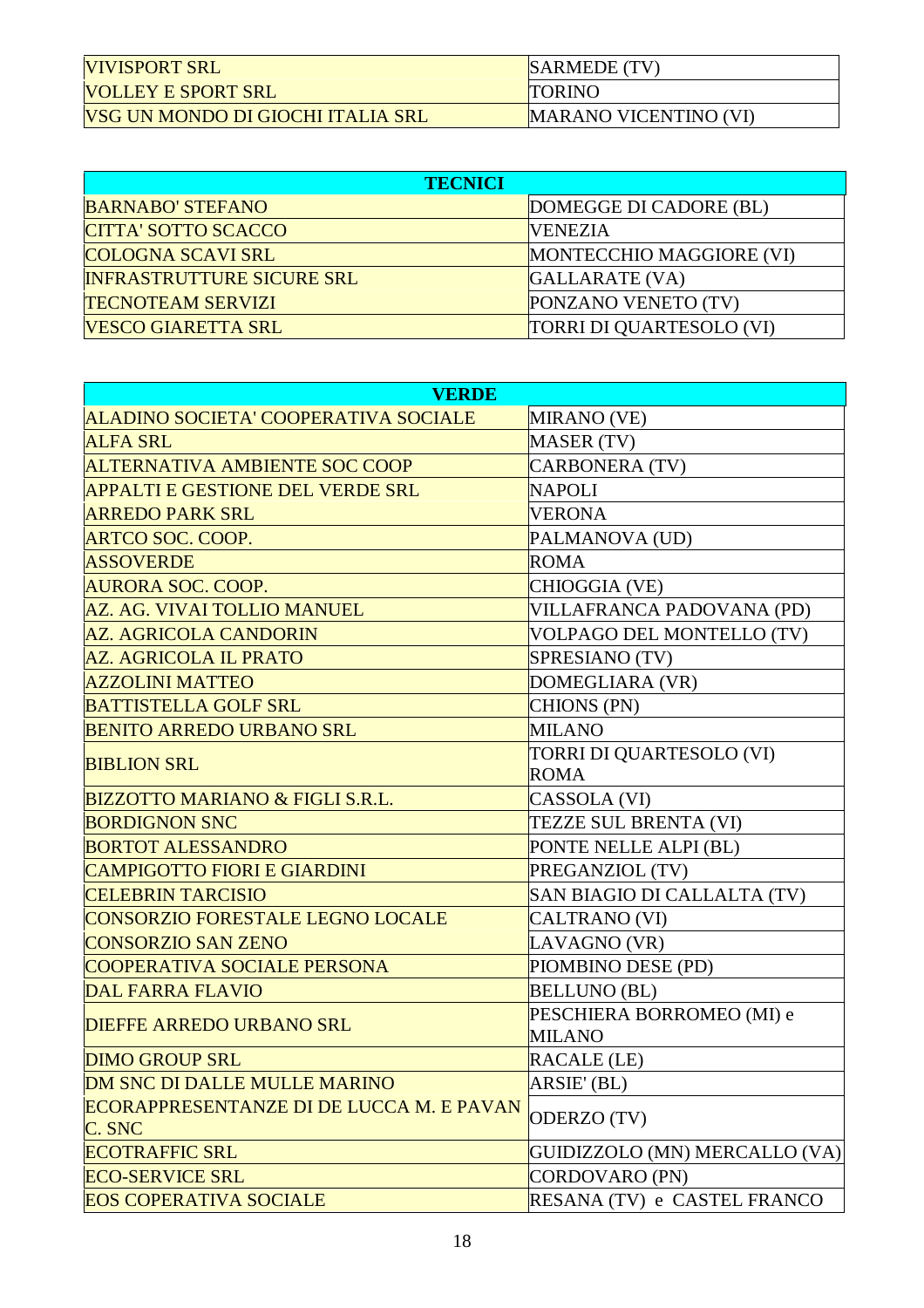|                                                 | VENETO (TV)                        |
|-------------------------------------------------|------------------------------------|
| <b>EURO DINAMICA COOP SOCIALE</b>               | CASALE SUL SILE (TV)               |
| <b>FLY SRL</b>                                  | CASTELFRANCO VENETO (TV)           |
| <b>FRANCHETTO LUCA E ANDREA SRL</b>             | CENDON DI SILEA (TV)               |
| <b>FRATELLI MASSOLIN SRL</b>                    | MERLENGO DI PONZANO VENETO<br>(TV) |
| <b>FRATELLI STANGHERLIN SRL</b>                 | CASTELFRANCO V.TO (TV)             |
| <b>FURLANETTO SRL</b>                           | <b>MEDUNA DI LIVENZA (TV)</b>      |
| <b>G. MARITAN SRL</b>                           | PIOVE DI SACCO                     |
| <b>GALIANO LESSI</b>                            | <b>MUSILE DI PIAVE (VE)</b>        |
| <b>GEOSIMAS DI FRANCO SGARBOSSA</b>             | CITTADELLA (PD)                    |
| <b>GIARDINAGGIO PILLON</b>                      | CASALE SUL SILE (TV)               |
| <b>GOTTARDO SRL</b>                             | CAMPODARSEGO (PD)                  |
| <b>GRADIM GIOCHI SAS</b>                        | <b>UGENTO</b> (LE)                 |
| <b>GREEN ARREDA</b>                             | VASTO (CH)                         |
| <b>GREEN COOP</b>                               | MASERA' DI PADOVA (PD)             |
| <b>HOLZHOFF SRL</b>                             | MEZZOLOMBARDO (TN)                 |
| I TIGLI 2 SOC. COOP SOCIALE                     | <b>GORGO AL MONTICANO (TV)</b>     |
| IL GIARDINO SNC DI DE PRA O.& C.                | PASIANO DI PORDENONE (PN)          |
| IL VERDE DI MAZZONETTO LUIGI SRL                | S. MARTINO DI LUPARI (PD)          |
|                                                 | PORTO SANTA MARGHERITA DI          |
| <b>IMPRESA MANUTENZIONI GIRO LUCIANO G. SRL</b> | <b>CAORLE (VE)</b>                 |
| <b>IVAN DONATI</b>                              | CONEGLIANO (TV)                    |
| <b>LUCON SPORT SRL UNIPERSONALE</b>             | CONEGLIANO (TV)                    |
| <b>MACAGI SRL</b>                               | CINGOLO (MC)                       |
| <b>MEDITERRANEA SOCIETA' AGRICOLA SRL</b>       | CITTADELLA (PD)                    |
|                                                 | CASALE SUL SILE (TV) e FAVARO      |
| <b>MI.RO. SERVIZI SRL</b>                       | <b>VENETO (VE)</b>                 |
| <b>MORENO TARDIVO TREESTYLE</b>                 | <b>GAIARINE (TV)</b>               |
| <b>MORETTI WALTER SRL</b>                       | ALBIANO MAGRA (MS)                 |
| <b>MORO SERGIO</b>                              | VIGONOVO (VE)                      |
| MU.S.A. SRL Multi Servizi Ambientali            | POZZUOLO DEL FRIULI (UD)           |
| <b>NON SOLO ARREDO</b>                          | CASALSERUGO (PD)                   |
| <b>NORDEST OPERE PUBBLICHE SRL</b>              | VICENZA                            |
| PASSARINI VERDE SPORTIVO SRL                    | CASTELFRANCO VENETO (TV)           |
| <b>PATAVIUM GIARDINI SRL</b>                    | <b>RUBANO (PD)</b>                 |
| PM MODIFICHE SRL MY FUN                         | ROSA' (VI)                         |
| PORTAPIU' SRL insieme a VENETA PANNELLI         | <b>MASERADA SUL PIAVE (TV)</b>     |
| POZZA 1865 SRL                                  | <b>SAN QUIRICO (VI)</b>            |
| PRIMAVERA COOP SOCIALE                          | <b>MIRANO</b> (VE)                 |
| <b>PROLUDIC SRL</b>                             | CASTELNUOVO SCRIVIA (AL)           |
| QUERCUS GIARDINI SNC DI PERIN ANDREA E          | <b>RESANA (TV)</b>                 |
| <b>GIROTTO MATTIA</b>                           |                                    |
| <b>RENDIFER SNC DI VIRGILIO RONDI &amp; C.</b>  | NEMBRO (BG)                        |
| <b>ROMANO DINO SRL</b>                          | CASAL SUL SILE (TV)                |
| <b>SCANTAMBURLO PIETRO</b>                      | <b>NOALE (VE)</b>                  |
| <b>SERVIZI INNOVATIVI SRL</b>                   | RIPALIMOSANI (CB)                  |
| <b>SI.SE SISTEMI SEGNALETICI SPA</b>            | CASTIGLIONE DELLE STIVIERE         |
|                                                 | (MN)                               |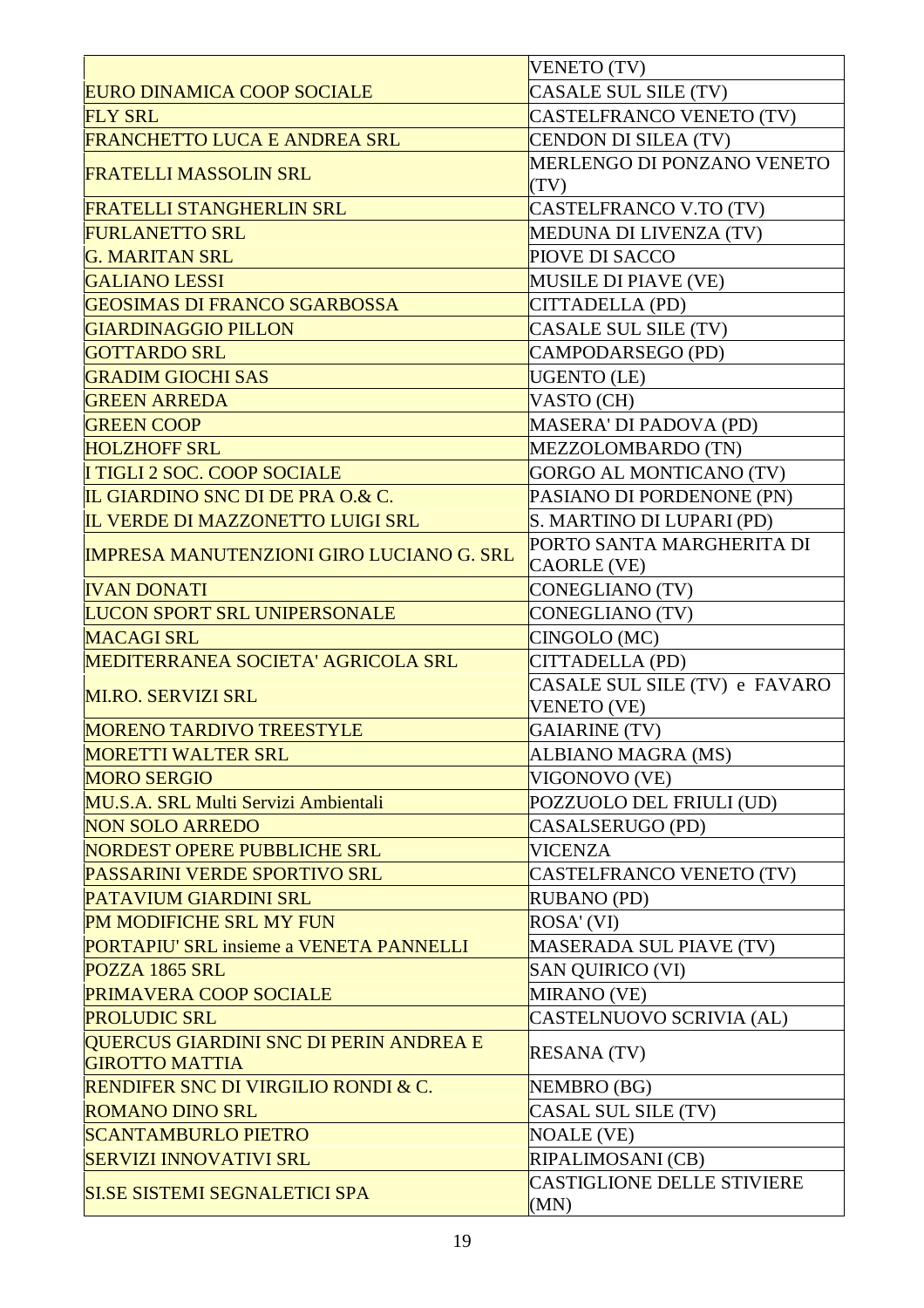| SOC. AGRICOLA FLORICOLTURA CAMOLESE                             | <b>RONCADE (TV)</b>                |
|-----------------------------------------------------------------|------------------------------------|
| SOC. AGRICOLA TOTTOLO ROBERTO E MATTEO                          | SAN BIAGIO DI CALLALTA (TV)        |
| <b>SOC.COOP. NATURAL SERVICE</b>                                | CAZZAGO DI PIANIGA (VE)            |
| <b>SOCIETA' AGRICOLA VIVAI GARDIN SS</b>                        | VILLANOVA DI CAMPOSANPIERO<br>(PD) |
| <b>SPORTEK TRE SRL</b>                                          | CASSOLA (VI)                       |
| <b>STAC GROUP SRL</b>                                           | <b>ROVERETO (TN)</b>               |
| <b>TAGLIAPIETRA SRL</b>                                         | <b>BASILIANO (UD)</b>              |
| <b>TEGETES</b>                                                  | TEZZE DI PIAVE (TV)                |
| <b>TERRADICE SRL</b>                                            | LORIA (TV)                         |
| TIEMME INDUSTRY CLEAN SRL                                       | <b>CORDENONS (PN)</b>              |
| <b>TOMASI VIVAI</b>                                             | SAN BIAGIO DI CALLALTA (TV)        |
| VALORIZZAZIONE BIOMASSE SRL                                     | GODEGA DI SANT'URBANO (TV)         |
| <b>VAN DE BORRE FRANCESCO</b>                                   | <b>TREVISO</b>                     |
| <b>VASTARREDO SRL</b>                                           | VASTO (CH)                         |
| VERDEPIANO DI ALESSANDRO DANIELE                                | PONTE SAN NICOLO' (PD)             |
| VITA SPORT SERVIZI SRL                                          | <b>JESOLO (VE)</b>                 |
| <b>VIVAI D'ANDREIS SAS</b>                                      | LATISANA (UD)                      |
| <b>VIVAI IVANO GUAGNO</b>                                       | SANTA GIUSTINA DEL COLLE (PD)      |
| VIVAI OLIVO TOFFOLI DI ALDO TOFFOLI & C. SRL AZZANO DECIMO (PN) |                                    |
| VIVAI PANIGUTTO DANIELE                                         | SAN MICHELE AL TAGLIAMENTO<br>(VE) |
| <b>VIVAIO MONTE FALTERONA</b>                                   | PRATO VECCHIO STIA (AR)            |
| <b>ZANCHIN FLAVIO</b>                                           | <b>VILLA DEL CONTE (PD)</b>        |

| <b>ALTRO</b>                                   |                               |  |
|------------------------------------------------|-------------------------------|--|
| <b>ICAR SRL</b>                                | <b>PADOVA</b>                 |  |
| <b>AELLE DI DE VIDI ANDREA</b>                 | SAN BIAGIO DI CALLALTA (TV)   |  |
| <b>AERTETTO SRL</b>                            | PREGANZIOL (TV)               |  |
| AIACE ASSOCIAZIONE ITALIANA ASSISTENZA         |                               |  |
| <b>CONSUMATORI EUROPEI</b>                     |                               |  |
| <b>AKRIBEIA CONSERVAZIONE E RESTAURO OPERE</b> | <b>PADOVA</b>                 |  |
| <b>D'ARTE</b>                                  |                               |  |
| <b>ALBA SRL</b>                                | CONSELVE (PD)                 |  |
| <b>ALFIO FORCOLIN</b>                          | SAN BIAGIO DI CALLALTA (TV)   |  |
| <b>ASKOLL EVA SPA ELECTRIC VEHICLE ASKOLL</b>  | <b>DUEVILLE (VI)</b>          |  |
| <b>ASSOCIAZIONE ASPE &amp; CAE</b>             | SAVIGLIANO (CN)               |  |
| <b>B &amp; J FORNITURE E SERVIZI</b>           | SANT'ILARIO JONICO (RC)       |  |
| <b>BADOER INFISSI</b>                          | <b>CORNUDA (TV)</b>           |  |
| <b>BARRO DANILO PAVIMENTI SAS</b>              | SACILE (TV)                   |  |
| <b>BEDENDO PREFABBRICATI</b>                   | CROCETTA DI BADIA POLESINE    |  |
|                                                | (RO)                          |  |
| <b>BLUE BAG ITALIA</b>                         | <b>MILANO</b>                 |  |
| <b>BUCCIOL SERRAMENTI SNC</b>                  | <b>SAN BIAGIO DI CALLALTA</b> |  |
| <b>CAMARIN RENATO PITTURE DI CAMARIN FABIO</b> | SAN BIAGIO DI CALLALTA (TV)   |  |
| <b>CELENIT SPA</b>                             | <b>ONARA DI TOMBOLO (PD)</b>  |  |
| <b>CLEANER SNC</b>                             | CAMPODARSEGO (PD)             |  |
| <b>COMIN CAMPANE</b>                           | VOLPAGO DEL MONTELLO (TV)     |  |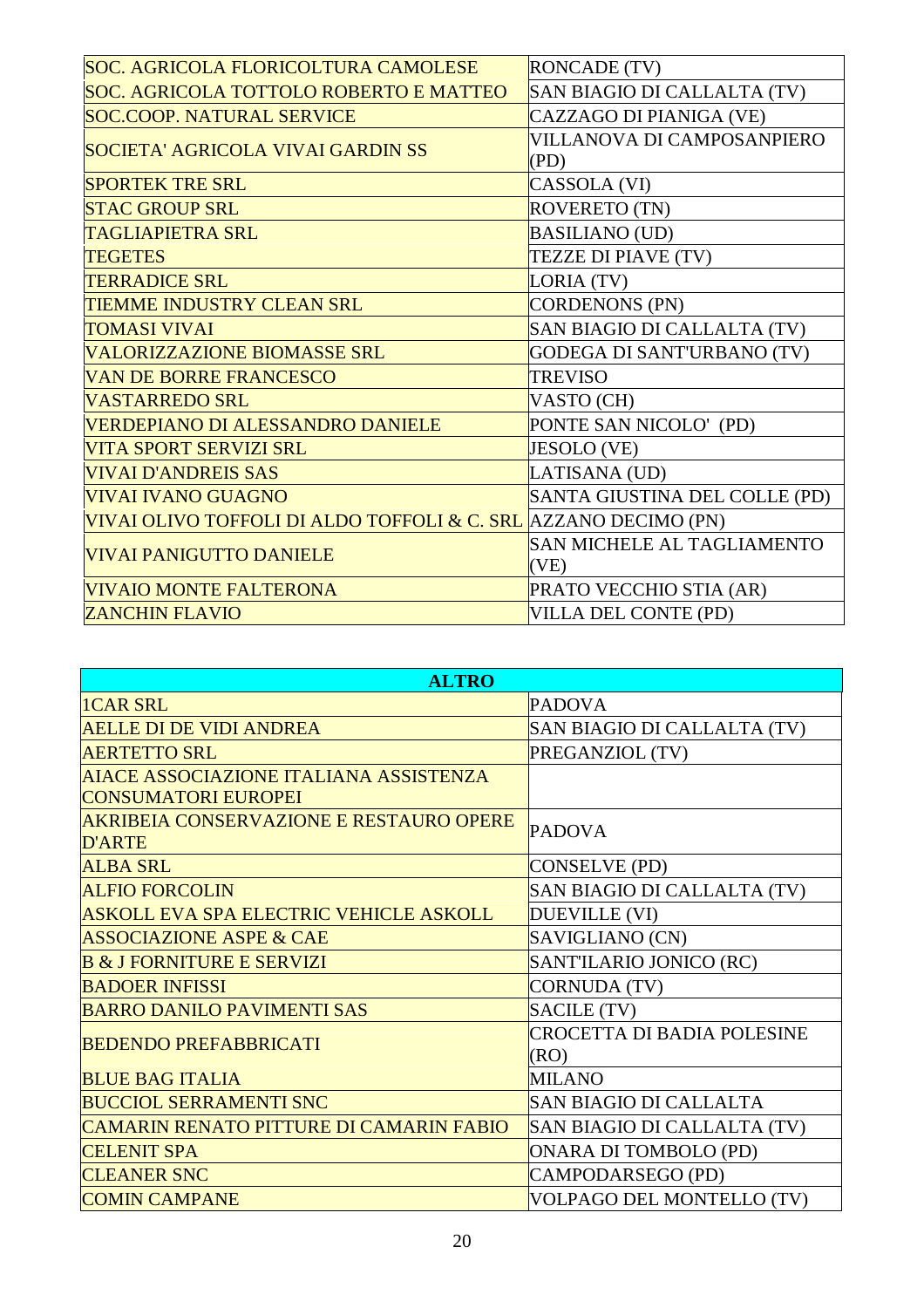| CONNECTO SRL SVILUPPATORE BECHARGE SRL        | ROMA e SACILE (PN)                    |
|-----------------------------------------------|---------------------------------------|
| <b>COPERTEKNO</b>                             | PAESE (TV)                            |
| COSMIDRAULICA SAS DI COSMA SIMONE & C.        | LOREGGIA (PD)                         |
| CPB 1952 SOCIETA' COOPERATIVA PORTA           | <b>PADOVA</b>                         |
| <b>BAGAGLI STAZIONE CENTRALE PADOVA A RL</b>  |                                       |
| <b>CRACCO SRL</b>                             | <b>SAN MARTINO (VI)</b>               |
| DE BIASI RAPPRESENTANZE                       | PRATA DI PORDENONE (PN)               |
| <b>ECOLO ITALY SRL</b>                        | <b>PADOVA</b>                         |
| <b>ECOLOSIA SRL</b>                           | <b>CORDENONS (PN)</b>                 |
| <b>ECOMETRICS SRL</b>                         | BRESCIA e MESSINA                     |
| <b>EDILGRONDA</b>                             | <b>ISOLA VICENTINA (VI)</b>           |
| <b>ENERGYTIME</b>                             | <b>CAMPOBASSO</b>                     |
| <b>E-PAV SRL</b>                              | DALMINE (BG) RONCADE (TV)             |
| <b>EPS ITALIA SRL</b>                         | TAVAGNACCO (UD)                       |
| <b>ESPERIDES SRL</b>                          | <b>SACILE (PN)</b>                    |
| <b>EUROPOSA SRL</b>                           | VEDELAGO (TV)                         |
| <b>F.LLI COPPO SNC</b>                        | <b>JESOLO</b> (VE)                    |
| <b>F.LLI TAFFARELLO</b>                       | <b>CARBONERA (TV)</b>                 |
| <b>FALEGNAMERIA COLLAZUOL &amp; C SNC</b>     | PONTE NELLE ALPI (BL)                 |
| <b>FERRARA FRANCESCO</b>                      | SAN BIAGIO DI CALLALTA (TV)           |
| <b>FIORE PULIZIE</b>                          | <b>MARCON</b> (VE)                    |
| <b>FLICO SRL</b>                              | <b>POTENZA</b>                        |
| <b>FRATELLI FELTRACCO</b>                     | ASOLO (TV)                            |
| <b>FRIECO SOCIETA' BENEFIT SRL</b>            | <b>MILANO</b>                         |
| <b>GARDA DESIGN</b>                           | DESENZANO (BS)                        |
| <b>GB MILANO</b>                              | <b>MONZA BRIANZA</b>                  |
| GIULIANI SERRAMENTI S.R.L.                    | AVIO (TN)                             |
| <b>GONZATO FRANCESCO &amp; FIGLI S.R.L.</b>   | <b>CORNEDO VICENTINO (VI)</b>         |
| <b>GRAFFITO SRL</b>                           | SAN BIAGIO DI CALLALTA (TV)           |
| <b>GRUPPO FINESTRE SRL</b>                    | ALA (TN)                              |
| <b>GREEN COOP</b>                             | MASERA' DI PADOVA (PD)                |
| <b>GUIDOLIN SRL</b>                           | <b>RESANA (TV)</b>                    |
| <b>HOLZHOFF SRL</b>                           | MEZZOLOMBARDO (TN)                    |
| <b>IALC SERRAMENTI SRL</b>                    | ROMANO D'EZZELINO (VI)                |
| <b>ICA SYSTEM SRL</b>                         | <b>CASTAGNOLE DI PAESE (TV)</b>       |
| <b>IDEAL FENSTER SRL</b>                      | THIENE (VI)                           |
| <b>IDEALFITTING</b>                           | SAN BIAGIO DI CALLALTA (TV)           |
| <b>IMECA S.R.L.</b>                           | CETO (BS)                             |
| <b>ISO 2002 SRL</b>                           | SAN POLO DI PIAVE (TV)                |
| <b>ITALCHIMICA SRL</b>                        | <b>PADOVA</b>                         |
| <b>ITALIAN GLOBAL SERVICE DI BOVE ANTONIA</b> | <b>RIMINI</b>                         |
| <b>JOLLY SRL</b>                              | CALUSO (TO)                           |
| <b>K-MASTER SRL</b>                           | <b>ROMA</b>                           |
| M3S associato con Trentino Sicurezza          | PINAROLO (BO) ROMA                    |
| MA.CE. SOC. COOP. SOCIETÀ DI SOLIDARIETÀ      | <b>MARGHERA (VE)</b>                  |
| <b>MARCOLIN COVERING</b>                      | <b>PORDENONE</b>                      |
| <b>MI.RO. SERVIZI SRL</b>                     | CASALE SUL SILE (TV)<br><b>FAVARO</b> |
|                                               | <b>VENETO (VE)</b>                    |